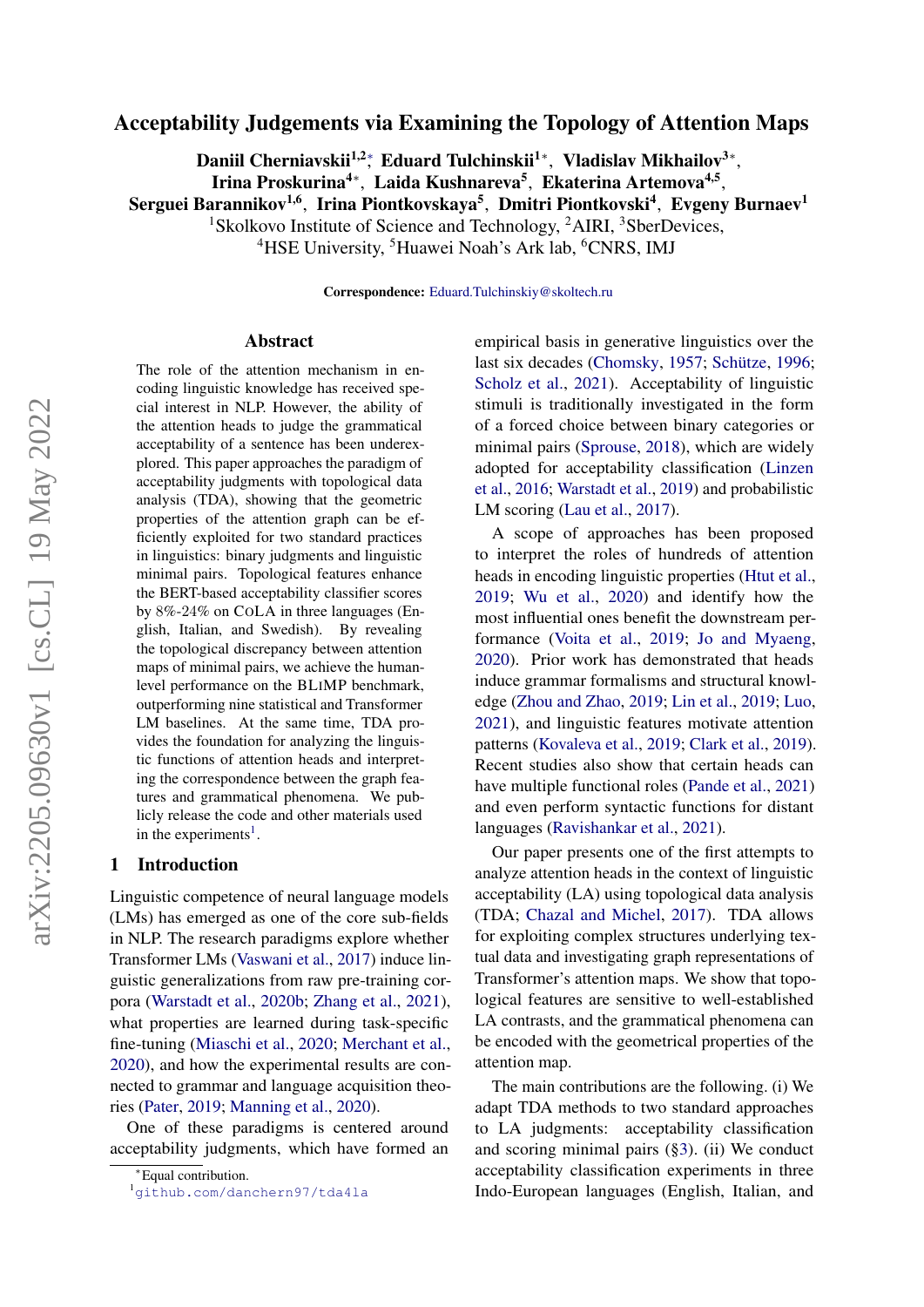Swedish) and outperform the established baselines  $(\S 4)$ . (iii) We introduce two scoring functions which reach the human-level performance in discriminating between minimal pairs in English, surpassing nine statistical and Transformer LM baselines ([§5\)](#page-5-0). (iv) The linguistic analysis of the feature space proves that TDA can serve as a complementary approach to interpreting the attention mechanism and identifying heads with linguistic functions ([§4.3,](#page-4-0)[§5.3,](#page-5-1)[§6\)](#page-7-0).

# 2 Related Work

Acceptability Classification Early works approach acceptability classification with classic ML methods, hand-crafted feature templates, and probabilistic syntax parsers [\(Cherry and Quirk,](#page-8-3) [2008;](#page-8-3) [Wagner et al.,](#page-11-7) [2009;](#page-11-7) [Post,](#page-10-9) [2011\)](#page-10-9). Another line employs statistical LMs [\(Heilman et al.,](#page-9-7) [2014\)](#page-9-7), including threshold-based classification with LM scoring functions [\(Clark et al.,](#page-8-4) [2013\)](#page-8-4). The ability of RNN-based models [\(Elman,](#page-9-8) [1990;](#page-9-8) [Hochreiter](#page-9-9) [and Schmidhuber,](#page-9-9) [1997\)](#page-9-9) to capture long-distance regularities has stimulated investigation of their grammatical sensitivity [\(Linzen et al.,](#page-9-0) [2016\)](#page-9-0). With the release of the Corpus of Linguistic Acceptability (COLA; [Warstadt et al.,](#page-11-3) [2019\)](#page-11-3) and advances in language modeling, the focus has shifted towards Transformer LMs [\(Yin et al.,](#page-11-8) [2020\)](#page-11-8), establishing LA as a proxy for NLU abilities [\(Wang et al.,](#page-11-9) [2018\)](#page-11-9) and linguistic competence of LMs [\(Warstadt and](#page-11-10) [Bowman,](#page-11-10) [2019\)](#page-11-10).

Linguistic Minimal Pairs A forced choice between minimal pairs is a complementary approach to LA, which evaluates preferences between pairs of sentences that contrast an isolated grammatical phenomenon [\(Schütze,](#page-10-4) [1996\)](#page-10-4). The idea of discriminating between minimal contrastive pairs has been widely applied to scoring generated hypotheses in downstream tasks [\(Pauls and Klein,](#page-10-10) [2012;](#page-10-10) [Salazar](#page-10-11) [et al.,](#page-10-11) [2020\)](#page-10-11), measuring social biases [\(Nangia et al.,](#page-10-12) [2020\)](#page-10-12), analyzing machine translation models [\(Bur](#page-8-5)[lot and Yvon,](#page-8-5) [2017;](#page-8-5) [Sennrich,](#page-10-13) [2017\)](#page-10-13), and linguistic profiling of LMs in multiple languages [\(Marvin](#page-10-14) [and Linzen,](#page-10-14) [2018;](#page-10-14) [Mueller et al.,](#page-10-15) [2020\)](#page-10-15).

Topological Data Analysis in NLP TDA has found several applications in NLP. One of them is word sense induction by clustering word graphs and detecting their connected components. The graphs can be built from word dictionaries [\(Levary et al.,](#page-9-10) [2012\)](#page-9-10), association networks [\(Dubuisson et al.,](#page-9-11) [2013\)](#page-9-11), and word vector

representations [\(Jakubowski et al.,](#page-9-12) [2020\)](#page-9-12). Another direction involves building classifiers upon geometric structural properties for movie genre detection [\(Doshi and Zadrozny,](#page-9-13) [2018\)](#page-9-13), textual entailment [\(Savle et al.,](#page-10-16) [2019\)](#page-10-16), and document classification [\(Das et al.,](#page-8-6) [2021;](#page-8-6) [Werenski et al.,](#page-11-11) [2022\)](#page-11-11). Recent works have mainly focused on the topology of LMs' internal representations. [Kushnareva](#page-9-14) [et al.](#page-9-14) [\(2021\)](#page-9-14) represent attention maps with TDA features to approach artificial text detection. [Colombo](#page-8-7) [et al.](#page-8-7) [\(2021\)](#page-8-7) introduce BARYSCORE, an automatic evaluation metric for text generation that relies on Wasserstein distance and barycenters. To the best of our knowledge, TDA methods have not yet been applied to LA.

# <span id="page-1-0"></span>3 Methodology

## 3.1 Attention Graph

We treat Transformer's attention matrix  $A^{attn}$  as a weighted graph G, where the vertices represent tokens, and the edges connect pairs of tokens with mutual attention weights. This representation can be used to build a family of attention graphs called *filtration*, i.e., an ordered set of graphs  $G^{\tau_i}$  filtered by increasing attention weight thresholds  $\tau_i$ . Filtering edges lower than the given threshold affects the graph structure and its core features, e.g., the number of edges, connected components, or cycles. TDA techniques allow tracking these changes, identifying the moments of when the features appear (i.e., their "*birth*") or disappear (i.e., their *"death"*), and associating a lifetime to them. The latter is encoded as a set of intervals called a *"barcode"*, where each interval (*"bar"*) lasts from the feature's "birth" to its "death". The barcode characterizes the persistent features of attention graphs and describes their stability.

<span id="page-1-1"></span>Example Figure [1](#page-2-0) illustrates attention graph filtration and barcode computation given an Example [\(1\).](#page-1-1)

### (1) *"There is snowing today."*

First, we compute attention maps for each Transformer head as shown in Figures [1a-1b](#page-2-0) (left). These two heads follow different attention patterns [\(Clark](#page-8-1) [et al.,](#page-8-1) [2019\)](#page-8-1): attention to the next token (Figure [1a\)](#page-2-0) and to the [SEP]-token (Figure [1b\)](#page-2-0). Next, we represent the map as a weighted graph, and conduct the filtration procedure for a fixed set of attention weight thresholds. The edges lower than each given threshold are discarded, which results in a set of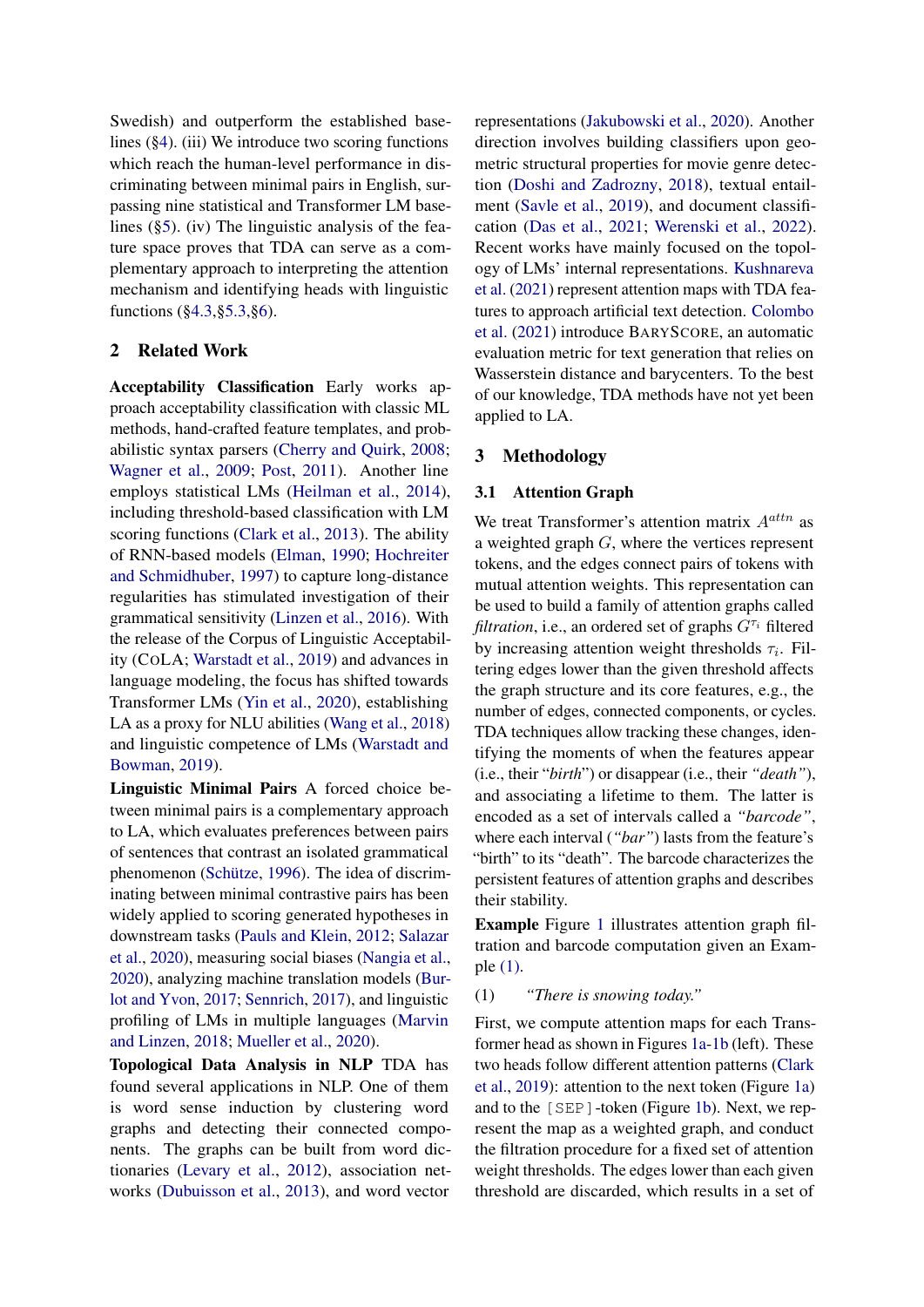<span id="page-2-0"></span>(a) Attention map (left); Barcode (right); [L: 1; H: 11]. (b) Attention map (left); Barcode (right); [L: 9; H: 9].



Figure 1: An example of attention maps, barcodes, and filtration procedure for the sentence *"There is snowing today."*. Model=En-BERT-base [\(Devlin et al.,](#page-8-8) [2019\)](#page-8-8). Heads=[Layer 1; Head 11] and [Layer 9; Head 9].

six attention graphs with their maximum spanning trees (MSTs) becoming a chain (Figure [1c;](#page-2-0)  $\tau$ =0.1), and a star (Figure [1d;](#page-2-0)  $\tau$ =0.5). The families of attention graphs are used to compute persistent features ([§3.2\)](#page-2-1).

Figures [1a-1b](#page-2-0) (right) depict barcodes for each family of graphs. The bars are sorted by length. The number of bars equals  $|T|-1$ , where  $|T|$  is the number of tokens in the input sentence. The bars in yellow correspond to the 0-dimensional features acquired from the edges of the MST. The bars in blue refer to 1-dimensional features, which stand for non-trivial simple cycles. Such cycle appears in the first family (Figure [1c;](#page-2-0)  $\tau$ =0.05), which is shown as a blue bar in Figure [1a.](#page-2-0) By contrast, there are no cycles in the second family (Figure [1d\)](#page-2-0) and on the corresponding barcode.

## <span id="page-2-1"></span>3.2 Persistent Features of Attention Graphs

We follow [Kushnareva et al.](#page-9-14) [\(2021\)](#page-9-14) to design three groups of persistent features of the attention graph: (i) topological features, (ii) features derived from barcodes, and (iii) features based on distance to attention patterns. The features are computed on attention maps produced by a Transformer LM.

Topological Features are calculated on predefined thresholds over undirected and directed

attention graphs from each head separately and further concatenated. The features include the first two Betti numbers of the undirected graph and standard properties of the directed graph, such as the number of strongly connected components, edges, and cycles.

Features Derived from Barcodes Barcode is the representation of persistent homology of the graph [\(Barannikov,](#page-8-9) [2021\)](#page-8-9). We use the Ripser++ toolkit [\(Bauer,](#page-8-10) [2021\)](#page-8-10) to compute 0/1-dimensional barcodes for attention maps. Since Ripser++ leverages upon distance matrices, we transform  $A^{attn}$ as  $A' = 1 - \max(A^{attn}, A^{attn}T)$ . Next, we compute descriptive characteristics of each barcode, such as the sum/average/variance of lengths of bars, the number of bars with the time of birth/death greater/lower than a threshold, and the entropy of the barcodes. The average length of bars  $(H_0S)$ corresponds to the 0-dimensional barcode and represents the mean weight of the MST edges.

Features Based on Distance to Patterns The shape of attention graphs can be divided into several patterns: attention to the previous/current/next token, attention to the [SEP]/[CLS]-token, and attention to punctuation marks [\(Clark et al.,](#page-8-1) [2019\)](#page-8-1). We formalize attention patterns by binary matrices and calculate distances to them as follows. We take the Frobenius norm of the difference between the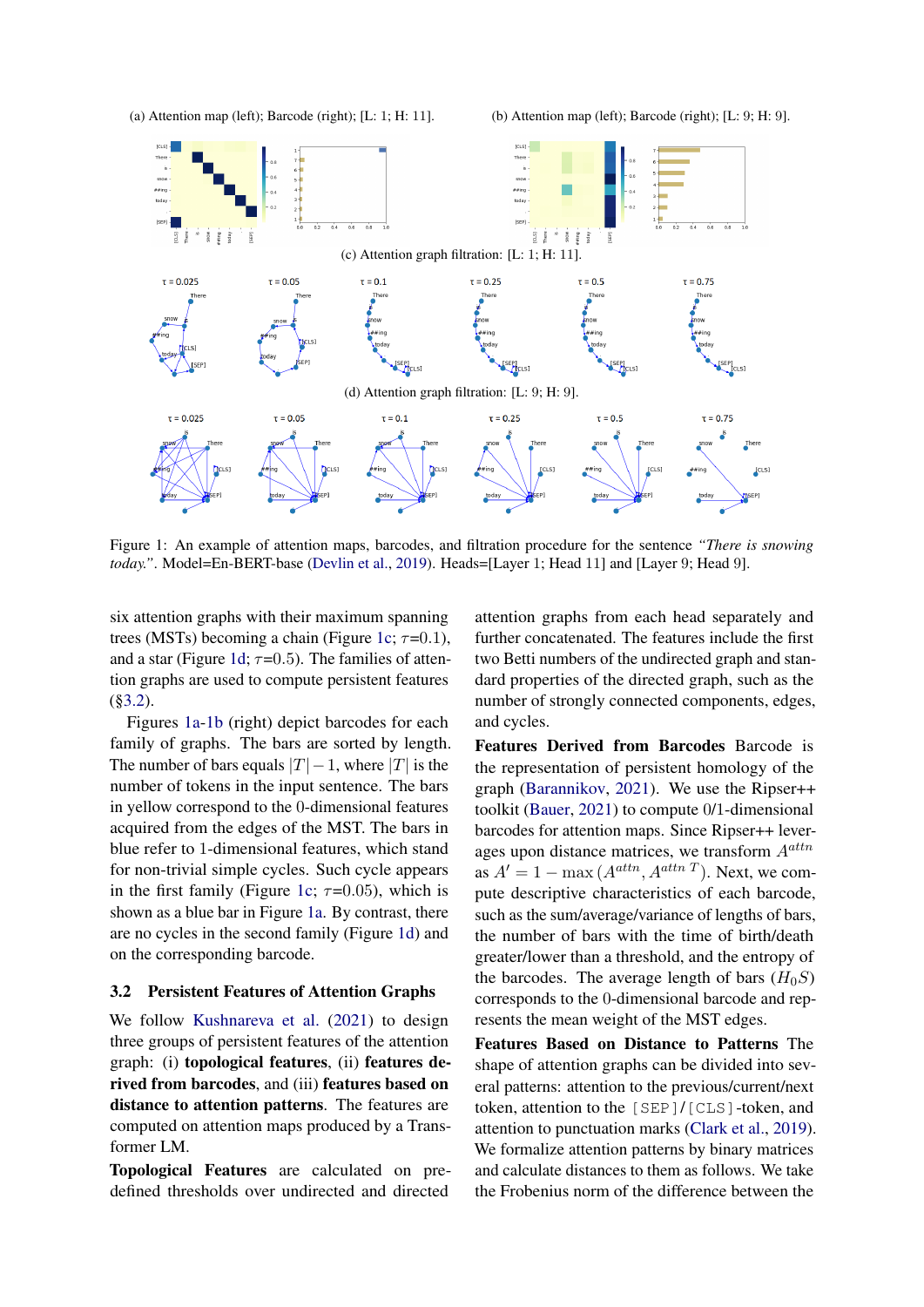<span id="page-3-1"></span>

Figure 2: A graphical representation of RTD-barcodes. Edges present in both graphs  $G_a^{\alpha_i}$  and  $G_b^{\alpha_i}$  at a given threshold  $\alpha_i$  are colored in grey. Edges present only in graph  $G_b^{\alpha_i}$  are colored in green.

matrices normalized by the sum of their norms. The distances to patterns are used as a feature vector.

### <span id="page-3-3"></span>3.3 Representation Topology Divergence

Representation Topology Divergence (RTD; [Baran](#page-8-11)[nikov et al.,](#page-8-11) [2022\)](#page-8-11) measures topological dissimilarity between a pair of weighted graphs with oneto-one vertex correspondence. Figure [2](#page-3-1) outlines computation of RTD for a sentence pair in Example [\(2\).](#page-3-2)

<span id="page-3-2"></span>(2) a. Cheryl had trained Tara. b. \*Cheryl had murmured Tara.

First, we compute attention maps for the input sentences  $S_a$  and  $S_b$  with a Transformer LM, and represent them as the weighted graphs  $G_a$  and  $G_b$ . Next, we establish a one-to-one match between the vertices, and sort the filtrations  $G_a^{\alpha_i}$  and  $G_b^{\alpha_i}$  with  $\alpha=1-\tau$  in the ascending order. We then track the hierarchical formation of connected components in the graph  $G_a^{\alpha_i} \cap G_b^{\alpha_i}$  while increasing  $\alpha_i$ . The  $RTD(G_a, G_b)$  feature appears at threshold  $\alpha_i$  if an edge with the weight  $\alpha_i$  in the graph  $G_b$  joins two different connected components of the graph  $G_a^{\alpha_i} \cap G_b^{\alpha_i}$ . This feature disappears at the threshold  $\alpha_j$  if the two  $G_a^{\alpha_i} \cap G_b^{\alpha_i}$  connected components become joined in the graph  $G_a^{\alpha_j}$ .

Example We can identify the "birth" of the RTD feature at  $\alpha$ =0.47, when an edge appears in  $G_b^{\alpha=0.47}$  between the connected component "trained/murmured" and the connected component with four vertices, namely "[SEP]", "[CLS]", ".", and "Tara" (Figure [2;](#page-3-1) the appearing edge is colored in green). We observe its "death", when the edge becomes present in both attention graphs at  $\alpha$ =0.65 (the corresponding edge changes its color to grey in the graph  $G_a^{\alpha=0.65} \cap G_b^{\alpha=0.65}$ ). When comparing the graphs in this manner, we can associate a lifetime to the

feature by computing the difference between the moments of its "death" (e.g.,  $\alpha_i$ =0.65) and "birth" (e.g.,  $\alpha_i$ =0.47). The lifetimes are illustrated as the orange bars  $[\alpha_i, \alpha_j]$  in Figure [2.](#page-3-1) The resulting value of  $\operatorname{RTD}(G_a, G_b)$  is the sum of lifetimes  $\alpha_i - \alpha_i$  over all such features. A formal description of RTD is provided in Appendix [A.](#page-12-0)

### <span id="page-3-0"></span>4 Acceptability Classification

## 4.1 Data

We use three LA classification benchmarks in English (COLA; [Warstadt et al.,](#page-11-3) [2019\)](#page-11-3), Italian (ITACOLA; [Trotta et al.,](#page-11-12) [2021\)](#page-11-12) and Swedish (DALAJ; [Volodina et al.,](#page-11-13) [2021\)](#page-11-13). COLA and ITA-COLA contain sentences from linguistic textbooks and cover morphological, syntactic, and semantic phenomena. The target labels are the original authors' acceptability judgments. DALAJ includes L2-written sentences with morphological violations or incorrect word choices. The benchmark statistics are described in Table [4](#page-12-1) (see Appendix [C\)](#page-12-2).

#### 4.2 Models

We run the experiments on the following Transformer LMs: En-BERT-base [\(Devlin et al.,](#page-8-8) [2019\)](#page-8-8), It-BERT-base [\(Schweter,](#page-10-17) [2020\)](#page-10-17), Sw-BERTbase [\(Malmsten et al.,](#page-9-15) [2020\)](#page-9-15), and XLM-Rbase [\(Conneau et al.,](#page-8-12) [2020\)](#page-8-12). Each LM has two instances: *frozen* (a pre-trained model with frozen weights), and *fine-tuned* (a model fine-tuned for acceptability classification on the corresponding language).

Baselines We use the *fine-tuned* LMs, and a linear layer trained over the pooler output from the *frozen* LMs as baselines.

Our Models We train Logistic Regression classifiers over the persistent features computed with each model instance: (i) the average length of bars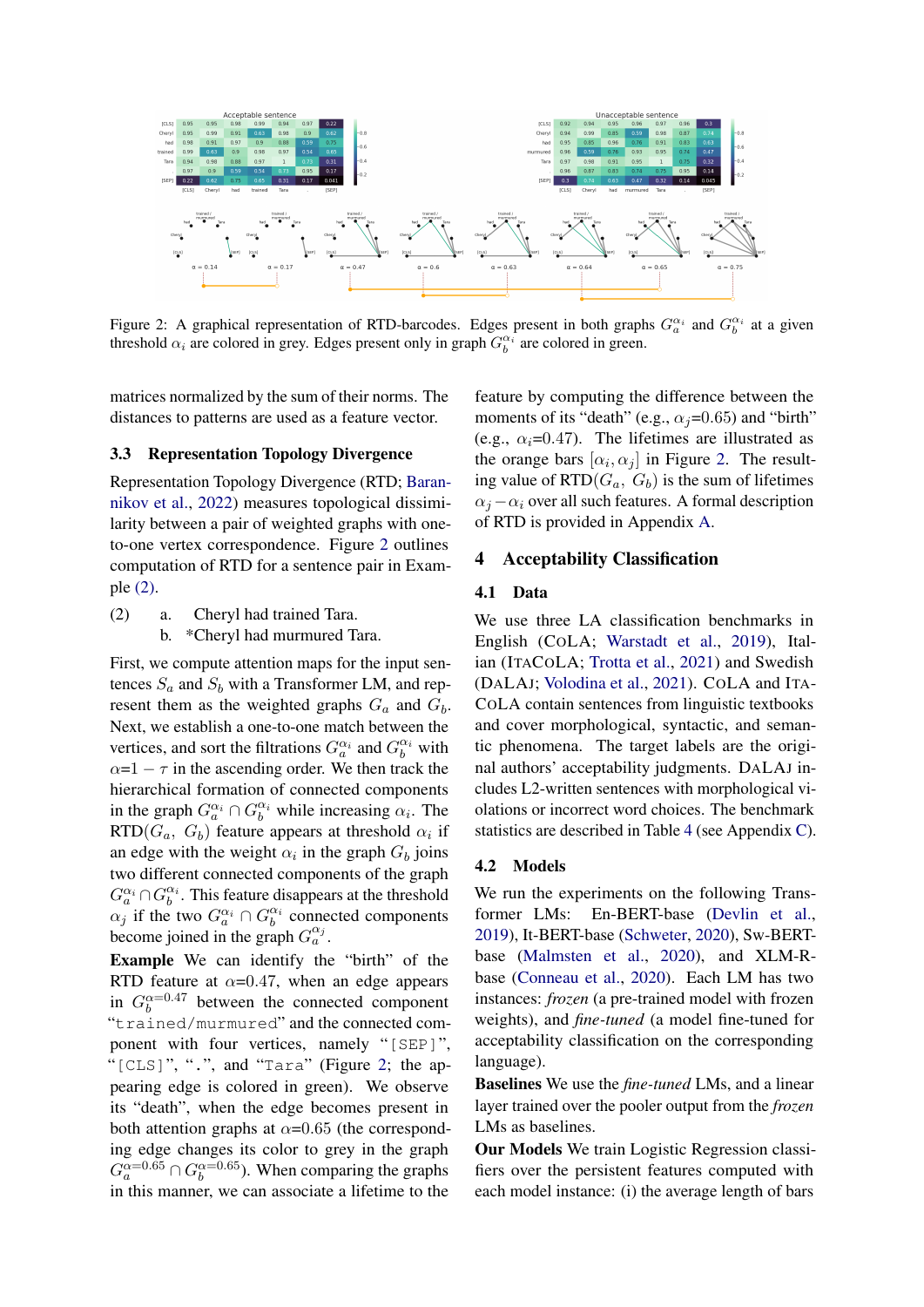<span id="page-4-1"></span>

|                  |      |                  | <b>Frozen LMs</b> |             | <b>Fine-tuned LMs</b> |           |                    |       |  |
|------------------|------|------------------|-------------------|-------------|-----------------------|-----------|--------------------|-------|--|
| Model            |      | <b>IDD</b> / Dev |                   | OODD / Test |                       | IDD / Dev | <b>OODD</b> / Test |       |  |
|                  | Acc. | MCC              | Acc.              | MCC         | Acc.                  | мсс       | Acc.               | MCC   |  |
|                  |      |                  | CoLA              |             |                       |           |                    |       |  |
| En-BERT          | 69.6 | 0.037            | 69.0              | 0.082       | 83.1                  | 0.580     | 81.0               | 0.536 |  |
| $En-BERT + H0 S$ | 75.0 | 0.338            | 75.2              | 0.372       | 85.2                  | 0.635     | 81.2               | 0.542 |  |
| $En-BERT + TDA$  | 77.2 | 0.420            | 76.7              | 0.420       | 88.6                  | 0.725     | 82.1               | 0.565 |  |
| XLM-R            | 68.9 | 0.041            | 68.6              | 0.072       | 80.8                  | 0.517     | 79.3               | 0.489 |  |
| $XLM-R + H_0S$   | 71.3 | 0.209            | 69.8              | 0.187       | 81.2                  | 0.532     | 77.7               | 0.445 |  |
| $XLM-R + TDA$    | 73.0 | 0.336            | 70.3              | 0.297       | 86.9                  | 0.683     | 80.4               | 0.522 |  |
| <b>ItaCoLA</b>   |      |                  |                   |             |                       |           |                    |       |  |
| It-BERT          | 81.1 | 0.032            | 82.1              | 0.140       | 87.4                  | 0.351     | 86.8               | 0.382 |  |
| It-BERT + $H_0S$ | 85.0 | 0.124            | 83.6              | 0.055       | 87.0                  | 0.361     | 85.7               | 0.370 |  |
| It-BERT + $TDA$  | 89.2 | 0.478            | 85.8              | 0.352       | 91.1                  | 0.597     | 86.4               | 0.424 |  |
| XLM-R            | 85.4 | 0.000            | 84.2              | 0.000       | 85.7                  | 0.397     | 85.6               | 0.434 |  |
| $XLM-R + H_0S$   | 84.7 | 0.095            | 83.3              | 0.072       | 86.9                  | 0.370     | 86.6               | 0.397 |  |
| $XLM-R + TDA$    | 88.3 | 0.411            | 84.4              | 0.208       | 92.8                  | 0.683     | 86.1               | 0.398 |  |
|                  |      |                  | <b>DaLAJ</b>      |             |                       |           |                    |       |  |
| Sw-BERT          | 58.3 | 0.183            | 59.0              | 0.188       | 71.9                  | 0.462     | 74.2               | 0.500 |  |
| Sw-BERT + $H_0S$ | 69.3 | 0.387            | 58.4              | 0.169       | 76.9                  | 0.542     | 68.7               | 0.375 |  |
| $Sw-BERT + TDA$  | 62.1 | 0.243            | 64.4              | 0.289       | 71.8                  | 0.442     | 73.4               | 0.478 |  |
| XLM-R            | 52.2 | 0.069            | 51.5              | 0.038       | 60.6                  | 0.243     | 62.8               | 0.297 |  |
| $XLM-R + H_0S$   | 61.1 | 0.224            | 61.8              | 0.237       | 62.5                  | 0.256     | 64.5               | 0.295 |  |
| $XLM-R + TDA$    | 51.1 | 0.227            | 54.1              | 0.218       | 62.5                  | 0.255     | 65.5               | 0.322 |  |

Table 1: Acceptability classification results by benchmark. IDD="in domain dev" set (COLA). OODD="out of domain dev" set (COLA). Dev; Test=dev and test sets in ITACOLA and DALAJ. The best score is put in bold, the second best score is underlined.

 $(H<sub>0</sub>S)$ ; (ii) concatenation of all topological features referred to as *TDA* ([§3.2\)](#page-2-1). Following [Warstadt](#page-11-3) [et al.,](#page-11-3) we evaluate the performance with the accuracy score (Acc.) and Matthew's Correlation Coefficient (MCC; [Matthews,](#page-10-18) [1975\)](#page-10-18). The fine-tuning details are provided in Appendix [B.](#page-12-3)

### <span id="page-4-0"></span>4.3 Results

Table [1](#page-4-1) outlines the LA classification results. Our *TDA* classifiers generally outperform the baselines by up to 14% for English, 24% for Italian, and 8% for Swedish. The  $H_0S$  feature can solely enhance the performance for English and Italian up to 10%, and concatenation of all features receives the best scores. Comparing the results under the *frozen* and *fine-tuned* settings, we draw the following conclusions. The *TDA* features significantly improve the *frozen* baseline performance but require the LM to be *fine-tuned* for maximizing the performance. However, the *TDA*/H0S classifiers perform on par with the *fine-tuned* baselines for Swedish. The results suggest that our features may fail to infer lexical items and word derivation violations peculiar to the DALAJ benchmark.

Effect of Freezing Layers Another finding is that freezing the Transformer layers significantly affects acceptability classification. Most of the *frozen* base-

<span id="page-4-2"></span>

Figure 3: Performance (MCC) of the *fine-tuned* En-BERT by major linguistic feature. Average MCC scores are represented with dashed lines. The number of sentences including the feature is placed in square brackets.

lines score less than 0.1 MCC across all languages. The results align with [Lee et al.](#page-9-16) [\(2019\)](#page-9-16), who discuss the performance degradation of BERT-based models depending upon the number of frozen layers. With all layers frozen, the model performance can fall to zero.

Results by Linguistic Features We run a diagnostic evaluation of the *fine-tuned* models using a grammatically annotated version of the COLA development set [\(Warstadt and Bowman,](#page-11-10) [2019\)](#page-11-10). Figures [3](#page-4-2) (En-BERT) and [1](#page-12-4) (XLM-R; Appendix [C.1\)](#page-12-5) present the results of measuring the MCC of the sentences including the major features.

The overall pattern is that the *TDA* classifiers may outperform the *fine-tuned* baselines, while the  $H_0S$  ones perform on par with the latter. The performance is high on sentences with default syntax (*Simple*) and marked argument structure, including prepositional phrase arguments (*Arg. Type*), and verb phrases with unusual structures (*Arg. Altern*). The *TDA* features capture surface properties, such as presence of auxiliary or modal verbs (*Auxiliary*), and structural ones, e.g., embedded complement clauses (*Comp Clause*) and infinitive constructions (*to-VP*). The models receive moderate MCC scores on sentences with question-like properties (*Question)*, adjuncts performing semantic functions (*Adjunct*), negative polarity items, and comparative constructions (*Determiner*).

Analysis of the Feature Space The LA classification experiments are conducted in the sparse feature space, where the *TDA* features can strongly correlate with one another, and their contribution is unclear. We run a complementary experiment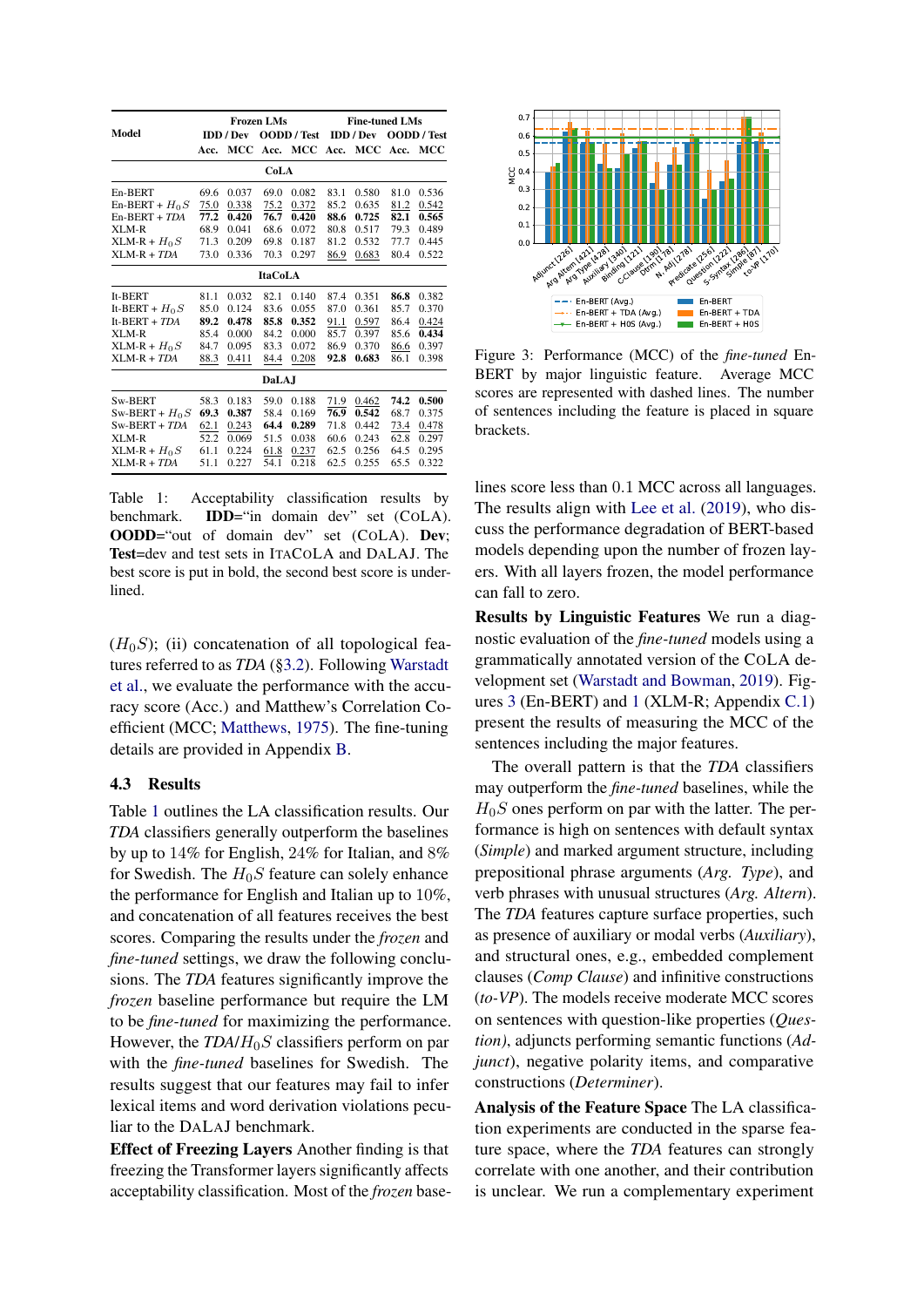to understand better how linguistic features are modeled with topology. We investigate the feature space with dimensionality reduction (PCA; [Pear](#page-10-19)[son,](#page-10-19) [1901\)](#page-10-19) by interpreting components' structure and identifying the feature importance to the classifier's predictions using Shapley values [\(Shapley,](#page-10-20) [1953\)](#page-10-20), a game-theoretic approach to the attribution problem [\(Sundararajan and Najmi,](#page-11-14) [2020\)](#page-11-14). We describe the experiment on the *fine-tuned* En-BERT + *TDA* model in Appendix [C.2.](#page-12-6)

The results show that (i) features of the higherlayer heads, such as the average vertex degree, the number of connected components, edges, and cycles, and attention to the current token, contribute most to the major linguistic features. (ii) Attention to the [CLS]/next token is important to the *Determiner*, *Arg. Type*, *Comp Clause*, and *to-VP* properties, while attention to the first token and punctuation marks has the least effect in general. (iii) The number of nodes influences the classifier behavior, which is in line with [Warstadt and Bow](#page-11-10)[man,](#page-11-10) who discuss the effect of the sentence length on the performance.

# <span id="page-5-0"></span>5 Linguistic Minimal Pairs

## 5.1 Data

BLIMP (Benchmark of Linguistic Minimal Pairs; [Warstadt et al.,](#page-11-15) [2020a\)](#page-11-15) is designed to test the sensitivity of LMs to acceptability contrasts in terms of a forced choice between minimal pairs. The benchmark consists of 67 minimal pair types, each including 1k pairs and organized into 12 language phenomena in morphology, syntax, and semantics.

## 5.2 Models

We conduct the experiments using two Transformer LMs for English: BERT-base and RoBERTabase [\(Liu et al.,](#page-9-17) [2019\)](#page-9-17).

Baselines We compare our methods with the results on BLiMP for human annotators and nine LMs [\(Warstadt et al.,](#page-11-15) [2020a;](#page-11-15) [Salazar et al.,](#page-10-11) [2020\)](#page-10-11). The baselines range from statistical N-gram LMs to Transformer LMs.

Our Models Given a minimal pair as in Exam-ple [\(2\),](#page-3-2) we build attention graphs  $G_a$  and  $G_b$  from each attention head of a *frozen* Transformer LM. We use the  $H_0S$  feature ([§3.2\)](#page-2-1) and RTD ([§3.3\)](#page-3-3) as scoring functions to distinguish between the sentences  $S_a$  and  $S_b$ . The scoring is based on empirically defined decision rules modeled after the

forced-choice task:

- $H_0S$  scoring:  $S_a$  is acceptable if and only if  $H_0S(G_a) < H_0S(G_b)$ ; otherwise  $S_b$  is acceptable.
- RTD scoring:  $S_a$  is acceptable if and only if  $RTD(G_a, G_b) < RTD(G_b, G_a)$ ; otherwise  $S<sub>b</sub>$  is acceptable.

We evaluate the scoring performance of each attention head, head ensembles, and all heads w.r.t. each and all linguistic phenomena in BLIMP. The following head configurations are used for each Transformer LM and scoring function:

- *Phenomenon Head* and *Top Head* are the bestperforming attention heads for each and all phenomena, respectively. The heads undergo the selection with a brute force search and operate as independent scorers.
- *Head Ensemble* is a group of the bestperforming attention heads selected with beam search. The size of the group is always odd. We collect majority vote scores from attention heads in the group.
- *All Heads* involves majority vote scoring with all 144 heads. We use random guessing in case of equality of votes. This setup serves as a proxy for the efficiency of the head selection.

Notes on Head Selection Recall that the head selection procedure<sup>[2](#page-5-2)</sup> imposes the following limitation. Auxiliary labeled minimal pairs are required to find the best-performing Phenomenon, Top Heads, and Head Ensembles. However, this procedure is more optimal and beneficial than All Heads since it maximizes the performance when utilizing only one or 9-to-59 heads. We also analyze the effect of the amount of auxiliary data used for the head selection on the scoring performance ([§5.3\)](#page-5-1). Appendix [D.1](#page-14-0) presents a more detailed description of the head selection procedure.

# <span id="page-5-1"></span>5.3 Results

We provide the results of scoring BLIMP pairs in Table [2.](#page-6-0) The accuracy is the proportion of the minimal pairs in which the method prefers an acceptable sentence to an unacceptable one. We report the maximum accuracy scores for our methods

<span id="page-5-2"></span><sup>&</sup>lt;sup>2</sup>We acknowledge that this setup may contradict the original task formulation, that is, evaluation of pre-trained LMs on minimal pairs in the unsupervised setting [\(Warstadt et al.,](#page-11-15) [2020a\)](#page-11-15). We use auxiliary data to find the most contributing heads and analyze their linguistic roles via TDA *without* any model parameter updates. The generated data is publicly available for reproducibility purposes.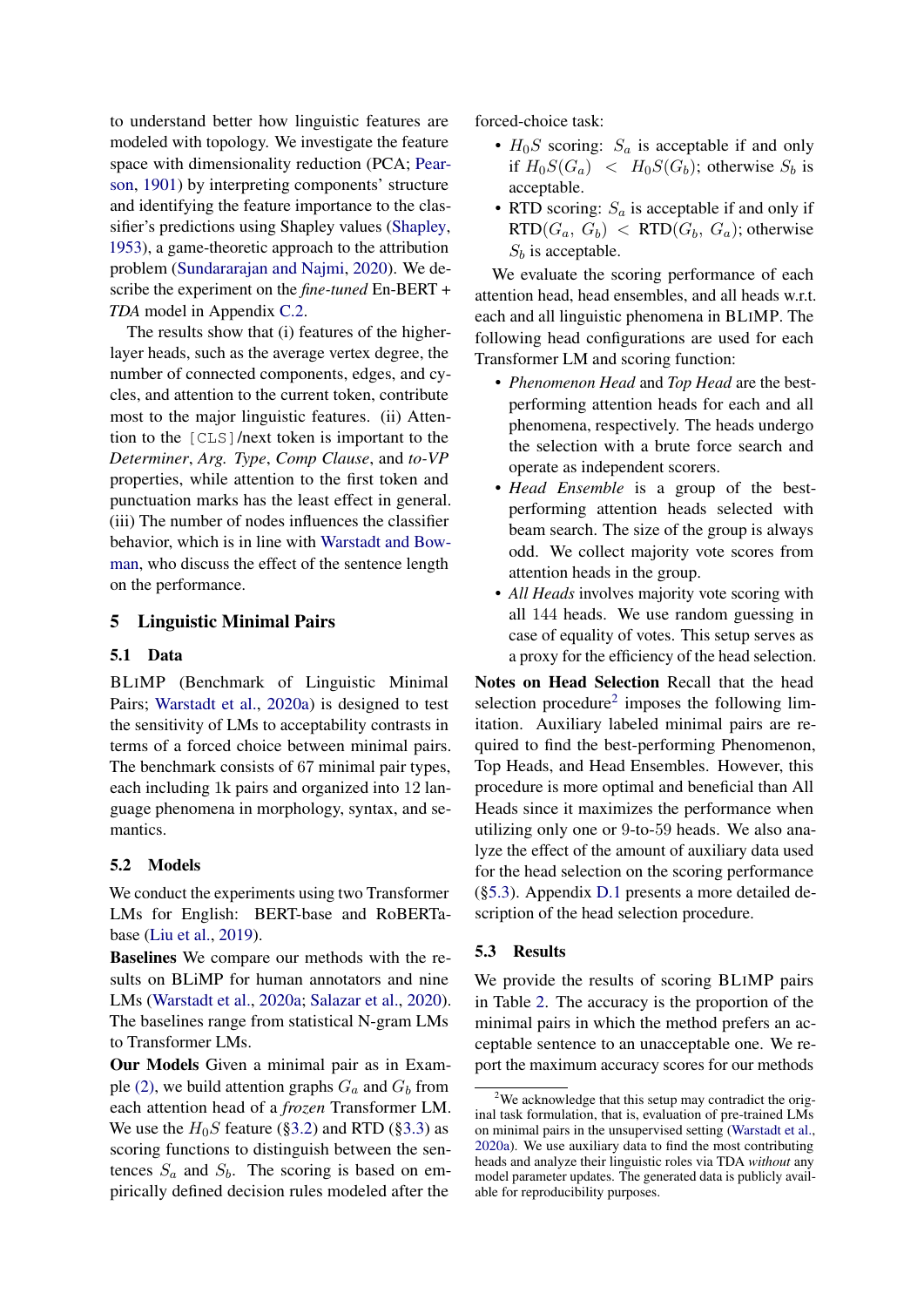<span id="page-6-0"></span>

| Model                                                                                      | Overall                              | Ana. agr                               | Arg. str                               | Binding                                | Ctrl./rais.                            | D-N agr                                | <b>Ellipsis</b>                         | <b>Filler</b>                            | Irreg.                                 | Island                                  | NPI                                     | Quant.                                  | S-V agr                                |
|--------------------------------------------------------------------------------------------|--------------------------------------|----------------------------------------|----------------------------------------|----------------------------------------|----------------------------------------|----------------------------------------|-----------------------------------------|------------------------------------------|----------------------------------------|-----------------------------------------|-----------------------------------------|-----------------------------------------|----------------------------------------|
| Warstadt et al. (2020a)                                                                    |                                      |                                        |                                        |                                        |                                        |                                        |                                         |                                          |                                        |                                         |                                         |                                         |                                        |
| 5-gram<br><b>LSTM</b><br>Transformer-XL<br>GPT2-large                                      | 61.2<br>69.8<br>69.6<br>81.5         | 47.9<br>91.7<br>94.1<br>99.6           | 71.9<br>73.2<br>72.2<br>78.3           | 64.4<br>73.5<br>74.7<br>80.1           | 68.5<br>67.0<br>71.5<br>80.5           | 70.0<br>85.4<br>83.0<br>93.3           | 36.9<br>67.6<br>77.2<br>86.6            | 60.2<br>73.9<br>66.6<br>81.3             | 79.5<br>89.1<br>78.2<br>84.1           | 57.2<br>46.6<br>48.4<br>70.6            | 45.5<br>51.7<br>55.2<br>78.9            | 53.5<br>64.5<br>69.3<br>71.3            | 60.3<br>80.1<br>76.0<br>89.0           |
| Human Baseline                                                                             | 88.6                                 | 97.5                                   | 90.0                                   | 87.3                                   | 83.9                                   | 92.2                                   | 85.0                                    | 86.9                                     | 97.0                                   | 84.9                                    | 88.1                                    | 86.6                                    | 90.9                                   |
| Salazar et al. (2020)                                                                      |                                      |                                        |                                        |                                        |                                        |                                        |                                         |                                          |                                        |                                         |                                         |                                         |                                        |
| GPT2-medium<br><b>BERT-base</b><br><b>BERT-large</b><br>RoBERTa-base<br>RoBERTa-large      | 82.6<br>84.2<br>84.8<br>85.4<br>86.5 | 99.4<br>97.0<br>97.2<br>97.3<br>97.8   | 83.4<br>80.0<br>80.7<br>83.5<br>84.6   | 77.8<br>82.3<br>82.0<br>77.8<br>79.1   | 83.0<br>79.6<br>82.7<br>81.9<br>84.1   | 96.3<br>97.6<br>97.6<br>97.0<br>96.8   | 86.3<br>89.4<br>86.4<br>91.4<br>90.8    | 81.3<br>83.1<br>84.3<br>90.1<br>88.9     | 94.9<br>96.5<br>92.8<br>96.2<br>96.8   | 71.7<br>73.6<br>77.0<br>80.7<br>83.4    | 74.7<br>84.7<br>83.4<br>81.0<br>85.5    | 74.1<br>71.2<br>72.8<br>69.8<br>70.2    | 88.3<br>92.4<br>91.9<br>91.9<br>91.4   |
| BERT-base + $H_0S$                                                                         |                                      |                                        |                                        |                                        |                                        |                                        |                                         |                                          |                                        |                                         |                                         |                                         |                                        |
| [Layer; Head]<br>Phenomenon Head<br>Top Head $[8;0]$<br><b>Head Ensemble</b><br>All Heads  | Х<br>81.7<br>75.4<br>84.3<br>64.8    | [8; 8]<br>94.9<br>86.8<br>93.3<br>79.6 | [8;0]<br>75.9<br>75.9<br>79.9<br>69.1  | [7;0]<br>80.4<br>63.4<br>83.5<br>63.9  | [8:0]<br>79.2<br>79.2<br>78.6<br>62.6  | [7; 0]<br>96.7<br>83.7<br>96.4<br>86.2 | [7; 11]<br>89.1<br>72.2<br>78.4<br>70.7 | [9; 7]<br>75.9<br>67.3<br>79.5<br>47.3   | [6; 1]<br>93.0<br>90.3<br>93.8<br>90.7 | [11; 7]<br>70.5<br>70.0<br>74.4<br>49.5 | [8; 9]<br>84.6<br>83.1<br>92.5<br>61.1  | [3; 7]<br>81.2<br>63.5<br>81.7<br>50.0  | [8;0]<br>82.1<br>82.1<br>86.8<br>72.0  |
| <b>BERT-base + RTD</b>                                                                     |                                      |                                        |                                        |                                        |                                        |                                        |                                         |                                          |                                        |                                         |                                         |                                         |                                        |
| [Layer; Head]<br>Phenomenon Head<br>Top Head $[8;0]$<br><b>Head Ensemble</b><br>All Heads  | Х<br>81.8<br>75.4<br>85.8<br>65.3    | [8; 3]<br>94.5<br>86.8<br>93.9<br>77.8 | [8;0]<br>75.8<br>75.8<br>82.5<br>68.5  | [7;0]<br>80.4<br>63.3<br>85.6<br>63.2  | [8;0]<br>79.2<br>79.2<br>77.0<br>63.6  | [7; 0]<br>96.7<br>83.6<br>96.3<br>86.0 | [7; 11]<br>89.1<br>72.1<br>88.1<br>73.4 | [9; 7]<br>75.0<br>67.3<br>80.7<br>48.4   | [6; 1]<br>93.0<br>90.2<br>95.7<br>91.0 | [9; 7]<br>72.2<br>70.2<br>77.0<br>51.3  | [8; 9]<br>84.4<br>83.1<br>92.5<br>62.0  | [3; 7]<br>81.2<br>63.6<br>83.8<br>51.2  | [8; 0]<br>82.0<br>82.0<br>88.9<br>72.6 |
| RoBERTa-base + $H_0S$                                                                      |                                      |                                        |                                        |                                        |                                        |                                        |                                         |                                          |                                        |                                         |                                         |                                         |                                        |
| [Layer; Head]<br>Phenomenon Head<br>Top Head [11; 10]<br><b>Head Ensemble</b><br>All Heads | Х<br>86.5<br>81.9<br>87.8<br>74.3    | [9; 5]<br>97.6<br>90.1<br>96.3<br>80.6 | [9; 8]<br>79.9<br>66.0<br>79.6<br>71.2 | [9; 5]<br>90.5<br>84.7<br>87.6<br>78.6 | [9; 6]<br>80.7<br>71.7<br>82.6<br>67.8 | [9; 0]<br>91.6<br>91.0<br>93.6<br>90.6 | [8; 4]<br>89.9<br>86.7<br>84.9<br>89.9  | [11; 10]<br>87.1<br>87.1<br>90.4<br>75.5 | [9; 6]<br>95.9<br>89.5<br>94.3<br>65.1 | [3:5]<br>78.9<br>76.8<br>83.0<br>73.4   | [11; 5]<br>91.1<br>90.7<br>94.6<br>65.1 | [11; 3]<br>83.4<br>78.4<br>80.6<br>57.0 | [8; 9]<br>90.2<br>85.0<br>92.8<br>75.6 |
| RoBERTa-base + RTD                                                                         |                                      |                                        |                                        |                                        |                                        |                                        |                                         |                                          |                                        |                                         |                                         |                                         |                                        |
| [Layer; Head]<br>Phenomenon Head<br>Top Head [11; 10]<br><b>Head Ensemble</b><br>All Heads | Х<br>86.8<br>80.8<br>88.9<br>74.3    | [9; 5]<br>97.6<br>88.8<br>97.0<br>81.1 | [9; 8]<br>80.7<br>63.3<br>83.3<br>66.6 | [9; 5]<br>90.3<br>83.7<br>86.9<br>76.8 | [9; 6]<br>80.7<br>69.8<br>81.6<br>65.2 | [9; 0]<br>91.9<br>90.2<br>93.7<br>89.9 | [8; 4]<br>90.4<br>88.8<br>88.1<br>91.1  | [11; 10]<br>86.8<br>86.8<br>88.8<br>74.6 | [2; 9]<br>95.9<br>89.1<br>95.5<br>63.3 | [3:5]<br>78.9<br>76.5<br>83.0<br>74.1   | [10; 2]<br>91.3<br>89.0<br>94.2<br>63.2 | [11; 3]<br>82.9<br>78.4<br>84.2<br>56.9 | [9; 5]<br>90.4<br>83.1<br>92.7<br>74.9 |

Table 2: Percentage accuracy of the baseline models, human baseline, and our methods on BLiMP. Overall is the average across all phenomena. The best score is put in bold, the second best score is underlined.

across five experiment restarts. The general trends are that the best head configuration performs on par with the human baseline and achieves the highest overall performance (RoBERTa-base + RTD; Head Ensemble). RoBERTa predominantly surpasses BERT and other baselines, and topological scoring may improve on scores from both BERT and RoBERTa for particular phenomena.

**Top Head Results** We find that  $H_0S/RTD$  scoring with only one Top Head overall outperforms majority voting of 144 heads (All Heads) by up to 10.6% and multiple baselines by up to 20.7% (5 gram, LSTM, Transformer-XL, GPT2-large). However, this head configuration performs worse than masked LM scoring [\(Salazar et al.,](#page-10-11) [2020\)](#page-10-11) for BERTbase (by 8.8%; Top Head=[8; 0]) and RoBERTabase (by 4.6%; Top Head=[11; 10]).

Phenomenon Head Results We observe that the  $H_0S/TDA$  scoring performance of Phenomenon Heads insignificantly differ for the same model. Phenomenon Heads generally receive higher scores than the corresponding Top Heads for BERT/RoBERTa (e.g., *Binding*: +17.1/+5.8%; *Quantifiers*: +17.7/+5.0%; *Det.- Noun agr*: +13.0/+1.7%), and perform best or

<span id="page-6-1"></span>

Table 3: Results of selecting the best-performing Head Ensembles with  $H_0S/RTD$ -based scoring.  $H_0S$  heads are colored in green; RTD heads are colored in yellow.

second-best on *Binding* and *Ellipsis*. Their overall performance further adds up to 6.4/6.0% and is comparable with [Salazar et al..](#page-10-11) The results indicate that heads encoding the considered phenomena are distributed at the same or nearby layers, namely [3; 6-9; 11] (BERT), and [2-3; 8-11] (RoBERTa).

Head Ensemble Results Table [3](#page-6-1) describes the most optimal Head Ensembles by Transformer LM. Most heads selected under the  $H_0S$  and RTD scoring functions are similar w.r.t. LMs. While the selected BERT heads are distributed across all layers, the RoBERTa ones tend to be localized at the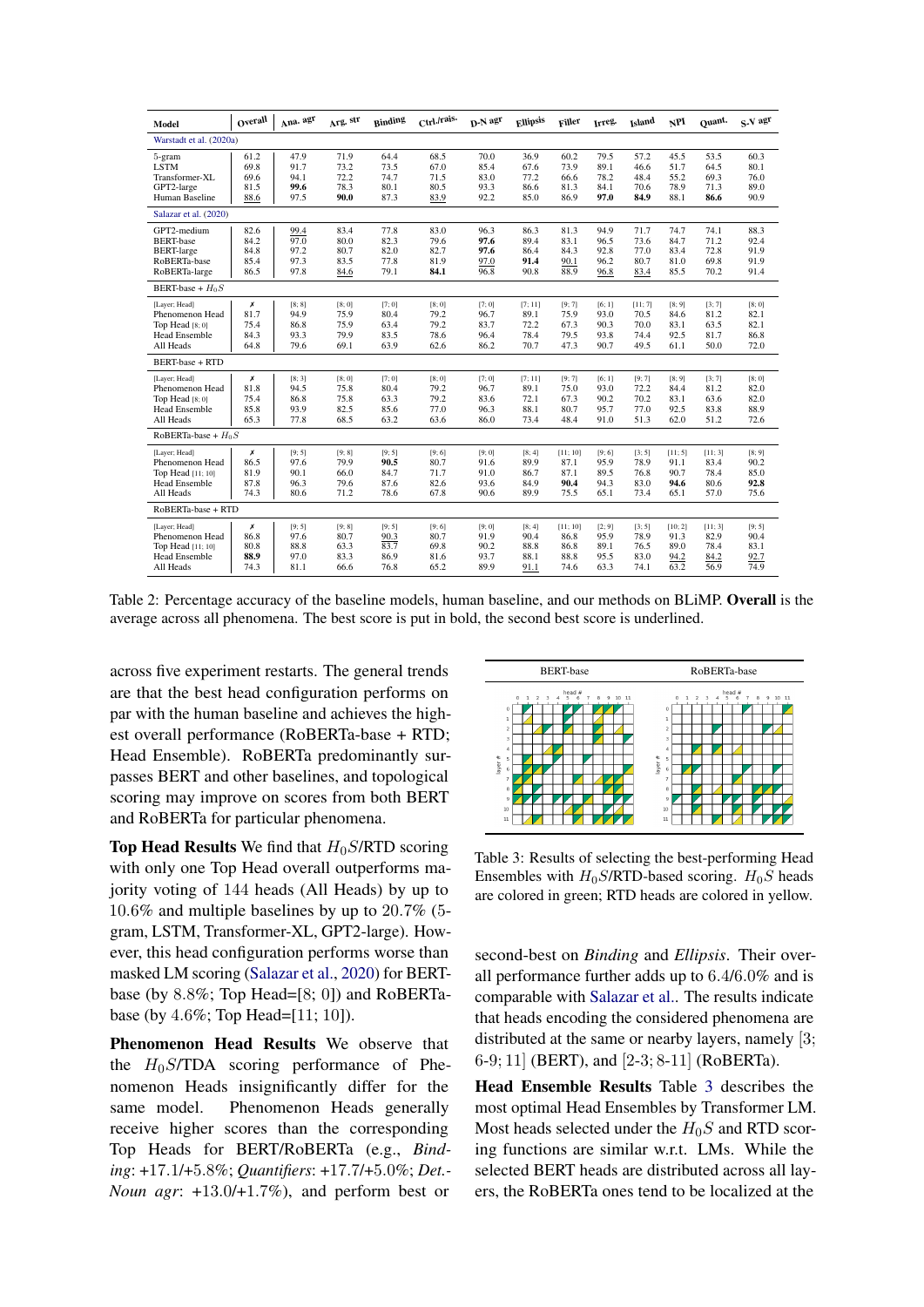middle-to-higher layers. Although RoBERTa utilizes smaller ensembles when delivering the best overall score, some heads contribute in both LMs, most notably at the higher layers.

The RoBERTa  $H_0S$ /RTD ensembles get the best results on *Filler gap*, *Quantifiers*, *Island effects*, *NPI*, and *S-V agr* (Table [2\)](#page-6-0), matching the human level and surpassing four larger LMs on all phenomena by up to 7.4%.

Effect of Auxiliary Data Note that the head selection can be sensitive to the number of additional examples. The analysis of this effect is presented in Appendix [D.2.](#page-14-1) The results show that head ensembles, their size, and average performance tend to be more stable when using sufficient examples (the more, the better); however, using only one extra example can yield the performance above 80%.

## <span id="page-7-0"></span>6 Discussion

Topology and Acceptability The geometrical properties of the attention graph represent interpretable and versatile features for judging sentence acceptability and identifying acceptability contrasts in minimal pairs. As one of such properties, the average length of bars  $(H_0S)$  has proved efficient for both LA approaches. This simple feature can serve as a profitable input for LA classifiers and a scoring function to discriminate between minimal pairs. Appendix [E](#page-15-0) demonstrates the feature's sensitivity to COLA's phenomena, revealing the distribution shifts between the acceptable and unacceptable sentences.

Acceptability Phenomena The underlying structure of the attention graph encodes various wellestablished grammatical concepts. We observe that the persistent graph features capture well morphological agreement, structural relationships, and simple/complex syntactic phenomena. However, with topology, lexical items, optional syntactic elements, and abstract semantic factors may be difficult to infer. Attention to the first token and punctuation marks contribute least to LA classification.

Linguistic Roles of Heads Topological tools help gain empirical evidence about the linguistic roles of heads from another perspective. Our findings on the heads' roles in encoding the grammatical phenomena align with several related studies. The results on COLA and BLIMP indicate that (i) a single head can perform multiple linguistic functions [\(Pande et al.,](#page-10-7) [2021\)](#page-10-7), (ii) some linguistic phenomena, e.g., phrasal movement and island effects, are better captured by head ensembles rather than one head [\(Htut et al.,](#page-9-2) [2019\)](#page-9-2), and (iii) heads within the same or nearby layers extract similar phenomena [\(Bian et al.,](#page-8-13) [2021\)](#page-8-13).

Time complexity The computational complexity of the persistent feature derivation is discussed thoroughly by [Kushnareva et al..](#page-9-14) The worst case of computing the  $H_0S/RTD$  features with 144 BERT heads for a 512-token text is 2.41 and 94.5 sec. However, the actual computation time on the LA tasks is empirically more optimal, and the Ripser++ library also optimizes the calculation. The  $H_0S/RTD$  scoring of a sentence of length ∈ [7, 12] takes 0.1/1sec on an NVIDIA Tesla K80 12GB RAM.

Application Limitations We describe several limitations regarding the proposed methodology. First, LA classifiers require preliminary fine-tuning of Transformer LMs to extract more representative features. Second, RTD operates upon a one-to-one vertex correspondence, which may be hindered by tokens segmented into an unequal amount of subtokens. Regardless of the potential information loss due to sentence truncation, the RTD heads still receive the best scores on BLIMP. Third, the head selection procedure uses auxiliary data to identify the best-performing head configurations, but it significantly reduces computational costs and maximizes performance.

## 7 Conclusion and Future Work

Our paper studies the ability of attention heads to judge grammatical acceptability, demonstrating the profitable application of TDA tools to two LA paradigms. Topological features can boost LA classification performance in three typologically close languages. The  $H_0S/RTD$  scoring matches or outperforms larger Transformer LMs and reaches human-level performance on BLIMP, while utilizing 9-to-59 attention heads. We also interpret the correspondence between the persistent features of the attention graph and grammatical concepts, revealing that the former efficiently infer morphological, structural, and syntactic phenomena but may lack lexical and semantic information. We hope for future work to assess the linguistic competence of Transformer LMs on related LA resources for typologically diverse languages and analyze which language-specific phenomena are and are not captured by the topological features. We are also planning to examine novel features, e.g., the num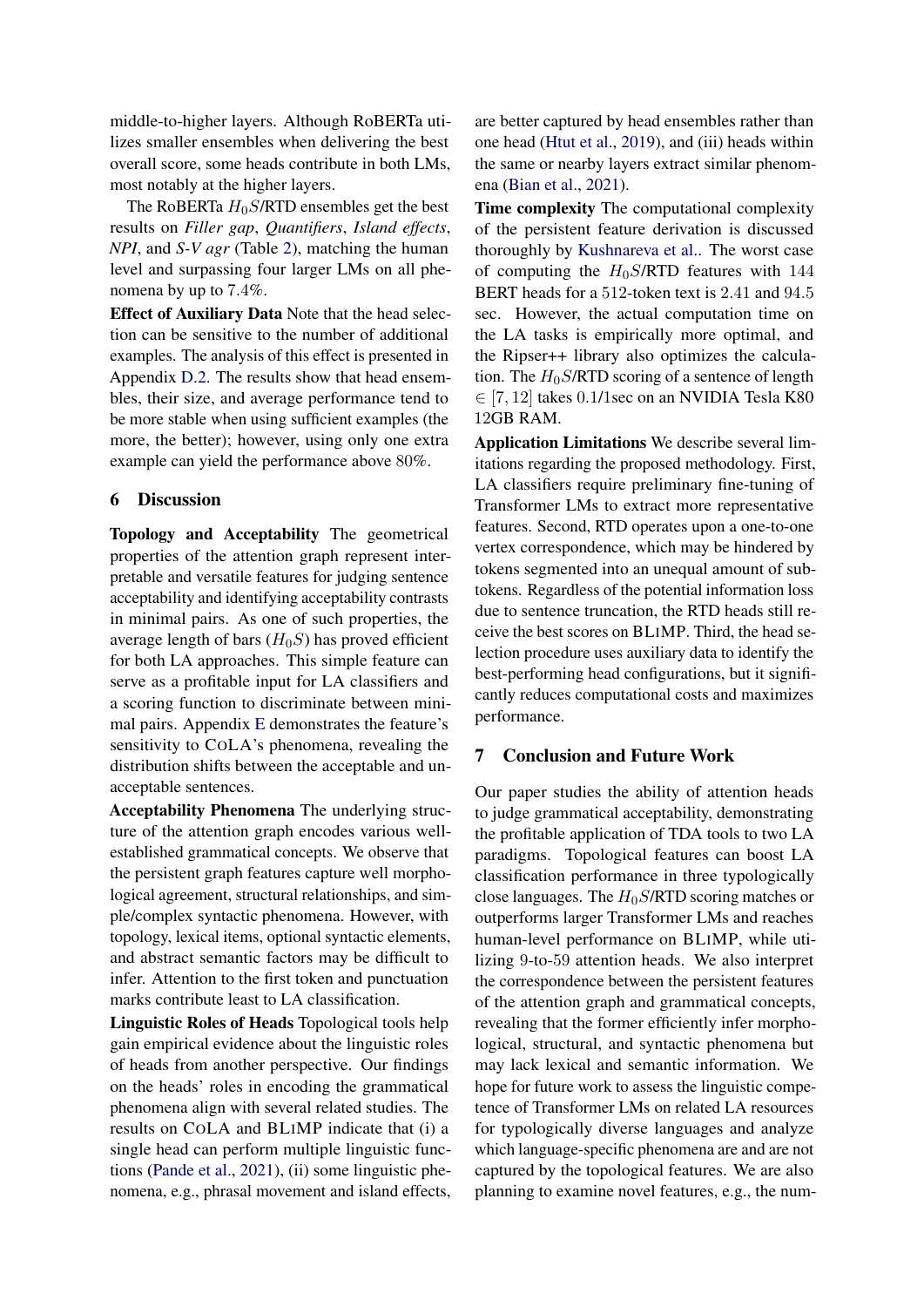ber of vertex covers, the graph clique-width, and the features of path homology [\(Grigor'yan et al.,](#page-9-18) [2020\)](#page-9-18). Another direction is to evaluate the benefits and limitations of the  $H_0S/RTD$  features as a standalone scoring functions in downstream applications.

## 8 Ethical Statement

Advancing acceptability evaluation methods can improve the quality of natural language generation models [\(Batra et al.,](#page-8-14) [2021\)](#page-8-14). We recognize that this, in turn, can increase the misuse potential of such models, e.g., generating fake product reviews, social media posts, and other targeted manipulation [\(Jawahar et al.,](#page-9-19) [2020\)](#page-9-19). However, the acceptability classifiers and scoring functions laid out in this paper are developed for research purposes only. Recall that the topological tools can be employed to develop adversarial defense and artificial text detection models for mitigating the risks [\(Kushnareva](#page-9-14) [et al.,](#page-9-14) [2021\)](#page-9-14).

## References

- <span id="page-8-9"></span>Serguei Barannikov. 2021. Canonical Forms = Persistence Diagrams. Tutorial. In *European Workshop on Computational Geometry (EuroCG 2021)*.
- <span id="page-8-11"></span>Serguei Barannikov, Ilya Trofimov, Nikita Balabin, and Evgeny Burnaev. 2022. Representation Topology Divergence: A Method for Comparing Neural Network Representations. In *International Conference on Machine Learning*. PMLR.
- <span id="page-8-14"></span>Soumya Batra, Shashank Jain, Peyman Heidari, Ankit Arun, Catharine Youngs, Xintong Li, Pinar Donmez, Shawn Mei, Shiunzu Kuo, Vikas Bhardwaj, Anuj Kumar, and Michael White. 2021. ["building](https://doi.org/10.18653/v1/2021.emnlp-main.53) [adaptive acceptability classifiers for neural NLG".](https://doi.org/10.18653/v1/2021.emnlp-main.53) In *Proceedings of the 2021 Conference on Empirical Methods in Natural Language Processing*, pages 682–697, Online and Punta Cana, Dominican Republic. Association for Computational Linguistics.
- <span id="page-8-10"></span>Ulrich Bauer. 2021. Ripser: efficient computation of Vietoris–Rips persistence barcodes. *Journal of Applied and Computational Topology*, 5(3):391–423.
- <span id="page-8-13"></span>Yuchen Bian, Jiaji Huang, Xingyu Cai, Jiahong Yuan, and Kenneth Church. 2021. [On attention redun](https://doi.org/10.18653/v1/2021.naacl-main.72)[dancy: A comprehensive study.](https://doi.org/10.18653/v1/2021.naacl-main.72) In *Proceedings of the 2021 Conference of the North American Chapter of the Association for Computational Linguistics: Human Language Technologies*, pages 930–945, Online. Association for Computational Linguistics.
- <span id="page-8-5"></span>Franck Burlot and François Yvon. 2017. [Evaluating](https://doi.org/10.18653/v1/W17-4705) [the morphological competence of machine transla](https://doi.org/10.18653/v1/W17-4705)[tion systems.](https://doi.org/10.18653/v1/W17-4705) In *Proceedings of the Second Confer-*

*ence on Machine Translation*, pages 43–55, Copenhagen, Denmark. Association for Computational Linguistics.

- <span id="page-8-2"></span>Frédéric Chazal and Bertrand Michel. 2017. An Introduction to Topological Data Analysis: Fundamental and Practical Aspects for Data Scientists. *arXiv preprint arXiv:1710.04019*.
- <span id="page-8-3"></span>Colin Cherry and Chris Quirk. 2008. [Discriminative,](https://aclanthology.org/2008.amta-papers.4) [syntactic language modeling through latent SVMs.](https://aclanthology.org/2008.amta-papers.4) In *Proceedings of the 8th Conference of the Association for Machine Translation in the Americas: Research Papers*, pages 65–74, Waikiki, USA. Association for Machine Translation in the Americas.

<span id="page-8-0"></span>Noam Chomsky. 1957. *Syntactic Structures*. Mouton.

- <span id="page-8-4"></span>Alexander Clark, Gianluca Giorgolo, and Shalom Lappin. 2013. [Statistical representation of grammat](https://aclanthology.org/W13-2604)[icality judgements: the limits of n-gram models.](https://aclanthology.org/W13-2604) In *Proceedings of the Fourth Annual Workshop on Cognitive Modeling and Computational Linguistics (CMCL)*, pages 28–36, Sofia, Bulgaria. Association for Computational Linguistics.
- <span id="page-8-1"></span>Kevin Clark, Urvashi Khandelwal, Omer Levy, and Christopher D. Manning. 2019. [What does BERT](https://doi.org/10.18653/v1/W19-4828) [look at? an analysis of BERT's attention.](https://doi.org/10.18653/v1/W19-4828) In *Proceedings of the 2019 ACL Workshop BlackboxNLP: Analyzing and Interpreting Neural Networks for NLP*, pages 276–286, Florence, Italy. Association for Computational Linguistics.
- <span id="page-8-7"></span>Pierre Colombo, Guillaume Staerman, Chloé Clavel, and Pablo Piantanida. 2021. [Automatic Text Eval](https://doi.org/10.18653/v1/2021.emnlp-main.817)[uation through the Lens of Wasserstein Barycenters.](https://doi.org/10.18653/v1/2021.emnlp-main.817) In *Proceedings of the 2021 Conference on Empirical Methods in Natural Language Processing*, pages 10450–10466, Online and Punta Cana, Dominican Republic. Association for Computational Linguistics.
- <span id="page-8-12"></span>Alexis Conneau, Kartikay Khandelwal, Naman Goyal, Vishrav Chaudhary, Guillaume Wenzek, Francisco Guzmán, Edouard Grave, Myle Ott, Luke Zettlemoyer, and Veselin Stoyanov. 2020. [Unsupervised](https://doi.org/10.18653/v1/2020.acl-main.747) [cross-lingual representation learning at scale.](https://doi.org/10.18653/v1/2020.acl-main.747) In *Proceedings of the 58th Annual Meeting of the Association for Computational Linguistics*, pages 8440– 8451, Online. Association for Computational Linguistics.
- <span id="page-8-6"></span>Shouman Das, Syed A Haque, Md Tanveer, et al. 2021. Persistence Homology of TEDtalk: Do Sentence Embeddings Have a Topological Shape? *arXiv preprint arXiv:2103.14131*.
- <span id="page-8-8"></span>Jacob Devlin, Ming-Wei Chang, Kenton Lee, and Kristina Toutanova. 2019. [BERT: Pre-training of](https://doi.org/10.18653/v1/N19-1423) [deep bidirectional transformers for language under](https://doi.org/10.18653/v1/N19-1423)[standing.](https://doi.org/10.18653/v1/N19-1423) In *Proceedings of the 2019 Conference of the North American Chapter of the Association for Computational Linguistics: Human Language Technologies, Volume 1 (Long and Short Papers)*,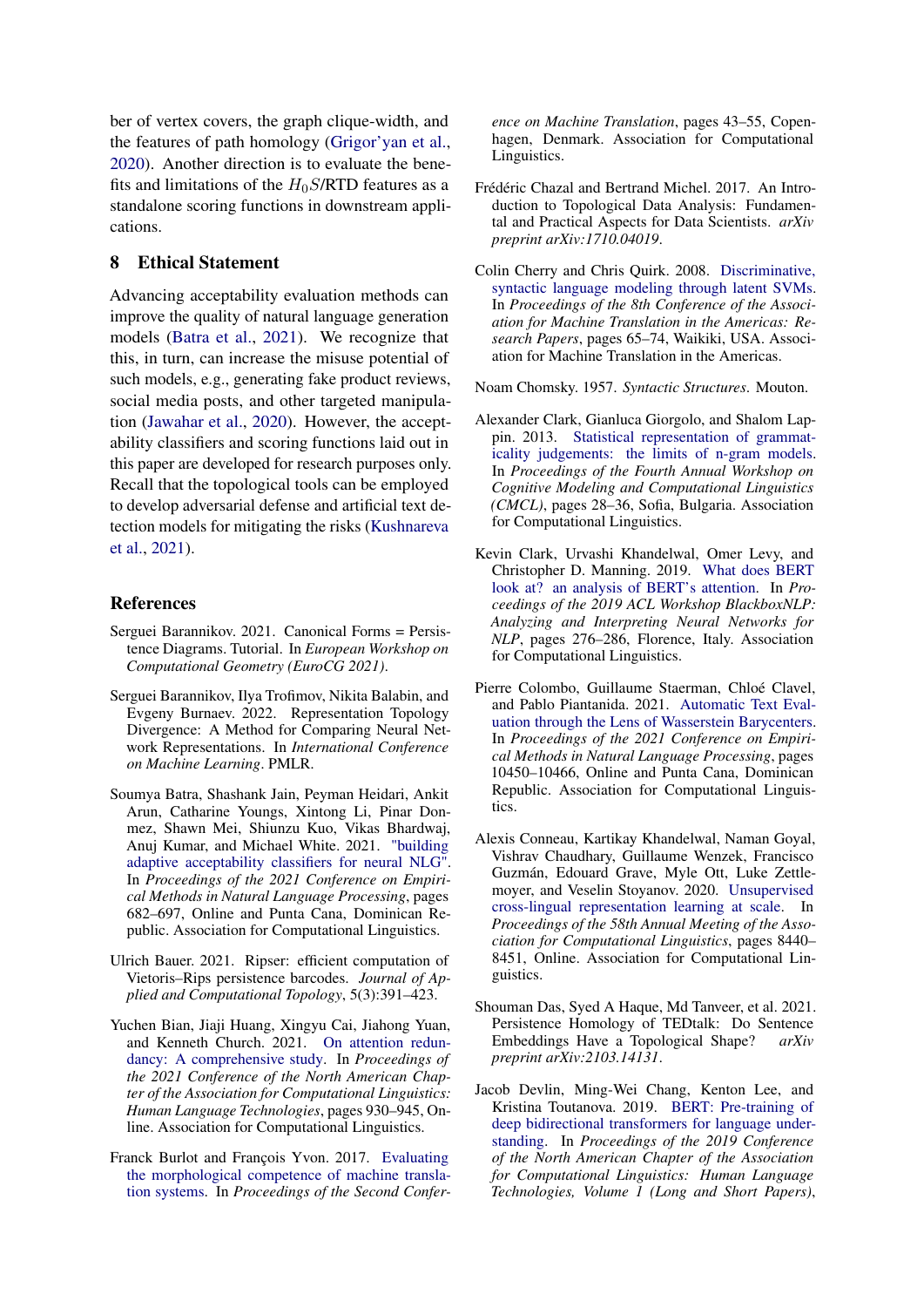pages 4171–4186, Minneapolis, Minnesota. Association for Computational Linguistics.

- <span id="page-9-13"></span>Pratik Doshi and Wlodek Zadrozny. 2018. Movie Genre Detection Using Topological Data Analysis. In *International Conference on Statistical Language and Speech Processing*. Springer, Cham.
- <span id="page-9-11"></span>Jimmy Dubuisson, Jean-Pierre Eckmann, Christian Scheible, and Hinrich Schütze. 2013. [The topology](https://aclanthology.org/D13-1063) [of semantic knowledge.](https://aclanthology.org/D13-1063) In *Proceedings of the 2013 Conference on Empirical Methods in Natural Language Processing*, pages 669–680, Seattle, Washington, USA. Association for Computational Linguistics.
- <span id="page-9-8"></span>Jeffrey L Elman. 1990. Finding Structure in Time. *Cognitive science*, 14(2):179–211.
- <span id="page-9-18"></span>AA Grigor'yan, Yong Lin, Yu V Muranov, and Shing-Tung Yau. 2020. Path Complexes and Their Homologies. *Journal of Mathematical Sciences*, 248(5):564–599.
- <span id="page-9-7"></span>Michael Heilman, Aoife Cahill, Nitin Madnani, Melissa Lopez, Matthew Mulholland, and Joel Tetreault. 2014. [Predicting grammaticality on an or](https://doi.org/10.3115/v1/P14-2029)[dinal scale.](https://doi.org/10.3115/v1/P14-2029) In *Proceedings of the 52nd Annual Meeting of the Association for Computational Linguistics (Volume 2: Short Papers)*, pages 174–180, Baltimore, Maryland. Association for Computational Linguistics.
- <span id="page-9-9"></span>Sepp Hochreiter and Jürgen Schmidhuber. 1997. Long Short-Term Memory. *Neural computation*, 9(8):1735–1780.
- <span id="page-9-2"></span>Phu Mon Htut, Jason Phang, Shikha Bordia, and Samuel R Bowman. 2019. Do attention heads in BERT track syntactic dependencies? *arXiv preprint arXiv:1911.12246*.
- <span id="page-9-12"></span>Alexander Jakubowski, Milica Gasic, and Marcus Zibrowius. 2020. [Topology of word embeddings: Sin](https://aclanthology.org/2020.starsem-1.11)[gularities reflect polysemy.](https://aclanthology.org/2020.starsem-1.11) In *Proceedings of the Ninth Joint Conference on Lexical and Computational Semantics*, pages 103–113, Barcelona, Spain (Online). Association for Computational Linguistics.
- <span id="page-9-19"></span>Ganesh Jawahar, Muhammad Abdul-Mageed, and Laks Lakshmanan, V.S. 2020. [Automatic detection](https://doi.org/10.18653/v1/2020.coling-main.208) [of machine generated text: A critical survey.](https://doi.org/10.18653/v1/2020.coling-main.208) In *Proceedings of the 28th International Conference on Computational Linguistics*, pages 2296–2309, Barcelona, Spain (Online). International Committee on Computational Linguistics.
- <span id="page-9-3"></span>Jae-young Jo and Sung-Hyon Myaeng. 2020. [Roles](https://doi.org/10.18653/v1/2020.acl-main.311) [and utilization of attention heads in transformer](https://doi.org/10.18653/v1/2020.acl-main.311)[based neural language models.](https://doi.org/10.18653/v1/2020.acl-main.311) In *Proceedings of the 58th Annual Meeting of the Association for Computational Linguistics*, pages 3404–3417, Online. Association for Computational Linguistics.
- <span id="page-9-6"></span>Olga Kovaleva, Alexey Romanov, Anna Rogers, and Anna Rumshisky. 2019. [Revealing the dark secrets](https://doi.org/10.18653/v1/D19-1445) [of BERT.](https://doi.org/10.18653/v1/D19-1445) In *Proceedings of the 2019 Conference on Empirical Methods in Natural Language Processing and the 9th International Joint Conference on Natural Language Processing (EMNLP-IJCNLP)*, pages 4365–4374, Hong Kong, China. Association for Computational Linguistics.
- <span id="page-9-14"></span>Laida Kushnareva, Daniil Cherniavskii, Vladislav Mikhailov, Ekaterina Artemova, Serguei Barannikov, Alexander Bernstein, Irina Piontkovskaya, Dmitri Piontkovski, and Evgeny Burnaev. 2021. ["ar](https://doi.org/10.18653/v1/2021.emnlp-main.50)[tificial text detection via examining the topology](https://doi.org/10.18653/v1/2021.emnlp-main.50) [of attention maps".](https://doi.org/10.18653/v1/2021.emnlp-main.50) In *Proceedings of the 2021 Conference on Empirical Methods in Natural Language Processing*, pages 635–649, Online and Punta Cana, Dominican Republic. Association for Computational Linguistics.
- <span id="page-9-1"></span>Jey Han Lau, Alexander Clark, and Shalom Lappin. 2017. Grammaticality, Acceptability, and Probability: a Probabilistic View of Linguistic Knowledge. *Cognitive science*, 41(5):1202–1241.
- <span id="page-9-16"></span>Jaejun Lee, Raphael Tang, and Jimmy Lin. 2019. What Would Elsa Do? Freezing Layers During Transformer Fine-tuning. *arXiv preprint arXiv:1911.03090*.
- <span id="page-9-10"></span>David Levary, Jean-Pierre Eckmann, Elisha Moses, and Tsvi Tlusty. 2012. Loops and Self-reference in the Construction of Dictionaries. *Physical Review X*, 2(3):031018.
- <span id="page-9-4"></span>Yongjie Lin, Yi Chern Tan, and Robert Frank. 2019. [Open sesame: Getting inside BERT's linguistic](https://doi.org/10.18653/v1/W19-4825) [knowledge.](https://doi.org/10.18653/v1/W19-4825) In *Proceedings of the 2019 ACL Workshop BlackboxNLP: Analyzing and Interpreting Neural Networks for NLP*, pages 241–253, Florence, Italy. Association for Computational Linguistics.
- <span id="page-9-0"></span>Tal Linzen, Emmanuel Dupoux, and Yoav Goldberg. 2016. Assessing the Ability of LSTMs to Learn Syntax-sensitive Dependencies. *Transactions of the Association for Computational Linguistics*, 4:521– 535.
- <span id="page-9-17"></span>Yinhan Liu, Myle Ott, Naman Goyal, Jingfei Du, Mandar Joshi, Danqi Chen, Omer Levy, Mike Lewis, Luke Zettlemoyer, and Veselin Stoyanov. 2019. RoBERTa: A Robustly Optimized BERT Pre-training Approach. *arXiv preprint arXiv:1907.11692*.
- <span id="page-9-5"></span>Ziyang Luo. 2021. [Have attention heads in BERT](https://aclanthology.org/2021.eacl-srw.2) [learned constituency grammar?](https://aclanthology.org/2021.eacl-srw.2) In *Proceedings of the 16th Conference of the European Chapter of the Association for Computational Linguistics: Student Research Workshop*, pages 8–15, Online. Association for Computational Linguistics.
- <span id="page-9-15"></span>Martin Malmsten, Love Börjeson, and Chris Haffenden. 2020. [Playing with Words at the National Library of](http://arxiv.org/abs/2007.01658) [Sweden – Making a Swedish BERT.](http://arxiv.org/abs/2007.01658)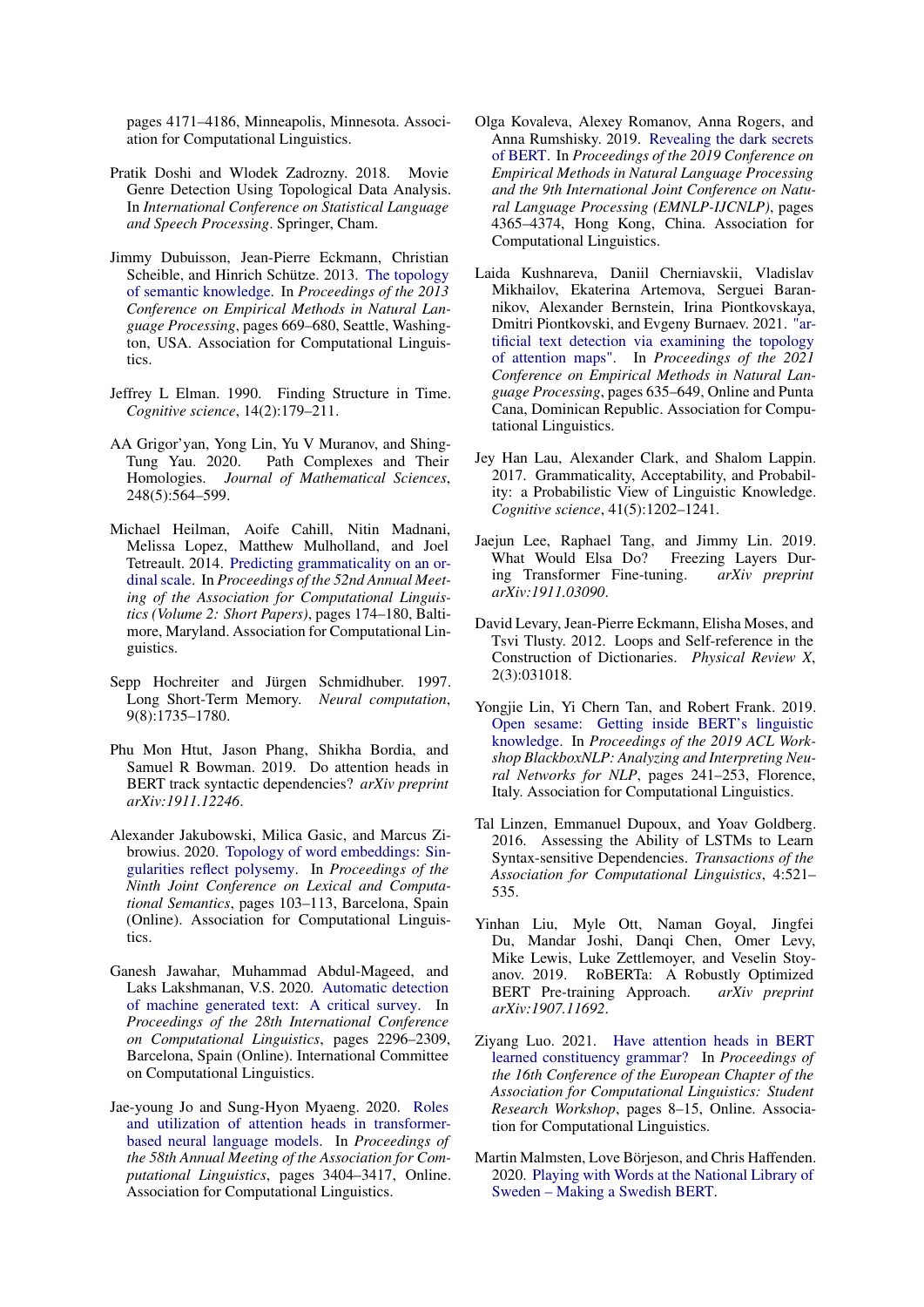- <span id="page-10-3"></span>Christopher D Manning, Kevin Clark, John Hewitt, Urvashi Khandelwal, and Omer Levy. 2020. Emergent Linguistic Structure in Artificial Neural Networks Trained by Self-supervision. *Proceedings of the National Academy of Sciences*, 117(48):30046–30054.
- <span id="page-10-14"></span>Rebecca Marvin and Tal Linzen. 2018. [Targeted syn](https://doi.org/10.18653/v1/D18-1151)[tactic evaluation of language models.](https://doi.org/10.18653/v1/D18-1151) In *Proceedings of the 2018 Conference on Empirical Methods in Natural Language Processing*, pages 1192–1202, Brussels, Belgium. Association for Computational Linguistics.
- <span id="page-10-18"></span>Brian W. Matthews. 1975. Comparison of the Predicted and Observed Secondary Structure of T4 Phage Lysozyme. *Biochimica et biophysica acta*, 405 2:442–51.
- <span id="page-10-1"></span>Amil Merchant, Elahe Rahimtoroghi, Ellie Pavlick, and Ian Tenney. 2020. [What happens to BERT em](https://doi.org/10.18653/v1/2020.blackboxnlp-1.4)[beddings during fine-tuning?](https://doi.org/10.18653/v1/2020.blackboxnlp-1.4) In *Proceedings of the Third BlackboxNLP Workshop on Analyzing and Interpreting Neural Networks for NLP*, pages 33–44, Online. Association for Computational Linguistics.
- <span id="page-10-0"></span>Alessio Miaschi, Dominique Brunato, Felice Dell'Orletta, and Giulia Venturi. 2020. [Lin](https://doi.org/10.18653/v1/2020.coling-main.65)[guistic profiling of a neural language model.](https://doi.org/10.18653/v1/2020.coling-main.65) In *Proceedings of the 28th International Conference on Computational Linguistics*, pages 745–756, Barcelona, Spain (Online). International Committee on Computational Linguistics.
- <span id="page-10-15"></span>Aaron Mueller, Garrett Nicolai, Panayiota Petrou-Zeniou, Natalia Talmina, and Tal Linzen. 2020. [Cross-linguistic syntactic evaluation of word predic](https://doi.org/10.18653/v1/2020.acl-main.490)[tion models.](https://doi.org/10.18653/v1/2020.acl-main.490) In *Proceedings of the 58th Annual Meeting of the Association for Computational Linguistics*, pages 5523–5539, Online. Association for Computational Linguistics.
- <span id="page-10-12"></span>Nikita Nangia, Clara Vania, Rasika Bhalerao, and Samuel R. Bowman. 2020. [CrowS-pairs: A chal](https://doi.org/10.18653/v1/2020.emnlp-main.154)[lenge dataset for measuring social biases in masked](https://doi.org/10.18653/v1/2020.emnlp-main.154) [language models.](https://doi.org/10.18653/v1/2020.emnlp-main.154) In *Proceedings of the 2020 Conference on Empirical Methods in Natural Language Processing (EMNLP)*, pages 1953–1967, Online. Association for Computational Linguistics.
- <span id="page-10-7"></span>Madhura Pande, Aakriti Budhraja, Preksha Nema, Pratyush Kumar, and Mitesh M Khapra. 2021. The Heads Hypothesis: a Unifying Statistical Approach Towards Understanding Multi-Headed Attention in BERT. In *Proceedings of the AAAI Conference on Artificial Intelligence*, volume 35, pages 13613– 13621.
- <span id="page-10-2"></span>Joe Pater. 2019. Generative Linguistics and Neural Networks at 60: Foundation, Friction, and Fusion. *Language*, 95(1):e41–e74.
- <span id="page-10-10"></span>Adam Pauls and Dan Klein. 2012. [Large-scale syntac](https://aclanthology.org/P12-1101)[tic language modeling with treelets.](https://aclanthology.org/P12-1101) In *Proceedings of the 50th Annual Meeting of the Association for Computational Linguistics (Volume 1: Long Papers)*,

pages 959–968, Jeju Island, Korea. Association for Computational Linguistics.

- <span id="page-10-19"></span>Karl Pearson. 1901. LIII. On lines and planes of closest fit to systems of points in space. *The London, Edinburgh, and Dublin philosophical magazine and journal of science*, 2(11):559–572.
- <span id="page-10-9"></span>Matt Post. 2011. [Judging grammaticality with tree sub](https://aclanthology.org/P11-2038)[stitution grammar derivations.](https://aclanthology.org/P11-2038) In *Proceedings of the 49th Annual Meeting of the Association for Computational Linguistics: Human Language Technologies*, pages 217–222, Portland, Oregon, USA. Association for Computational Linguistics.
- <span id="page-10-8"></span>Vinit Ravishankar, Artur Kulmizev, Mostafa Abdou, Anders Søgaard, and Joakim Nivre. 2021. [Atten](https://aclanthology.org/2021.eacl-main.264)[tion can reflect syntactic structure \(if you let it\).](https://aclanthology.org/2021.eacl-main.264) In *Proceedings of the 16th Conference of the European Chapter of the Association for Computational Linguistics: Main Volume*, pages 3031–3045, Online. Association for Computational Linguistics.
- <span id="page-10-11"></span>Julian Salazar, Davis Liang, Toan Q. Nguyen, and Katrin Kirchhoff. 2020. [Masked language model scor](https://doi.org/10.18653/v1/2020.acl-main.240)[ing.](https://doi.org/10.18653/v1/2020.acl-main.240) In *Proceedings of the 58th Annual Meeting of the Association for Computational Linguistics*, pages 2699–2712, Online. Association for Computational Linguistics.
- <span id="page-10-16"></span>Ketki Savle, Wlodek Zadrozny, and Minwoo Lee. 2019. [Topological data analysis for discourse semantics?](https://doi.org/10.18653/v1/W19-0605) In *Proceedings of the 13th International Conference on Computational Semantics - Student Papers*, pages 34–43, Gothenburg, Sweden. Association for Computational Linguistics.
- <span id="page-10-5"></span>Barbara C. Scholz, Francis Jeffry Pelletier, and Geoffrey K. Pullum. 2021. Philosophy of Linguistics. In Edward N. Zalta, editor, *The Stanford Encyclopedia of Philosophy*, Fall 2021 edition. Metaphysics Research Lab, Stanford University.
- <span id="page-10-4"></span>Carson T. Schütze. 1996. *The Empirical Base of Linguistics: Grammaticality Judgments and Linguistic Methodology*. University of Chicago Press.
- <span id="page-10-17"></span>Stefan Schweter. 2020. [Italian BERT and ELECTRA](https://doi.org/10.5281/zenodo.4263142) [models.](https://doi.org/10.5281/zenodo.4263142)
- <span id="page-10-13"></span>Rico Sennrich. 2017. [How grammatical is character](https://aclanthology.org/E17-2060)[level neural machine translation? assessing MT qual](https://aclanthology.org/E17-2060)[ity with contrastive translation pairs.](https://aclanthology.org/E17-2060) In *Proceedings of the 15th Conference of the European Chapter of the Association for Computational Linguistics: Volume 2, Short Papers*, pages 376–382, Valencia, Spain. Association for Computational Linguistics.

<span id="page-10-20"></span>Lloyd S Shapley. 1953. A value for  $n$ -person games.

<span id="page-10-6"></span>Jon Sprouse. 2018. Acceptability Judgments and Grammaticality, Prospects and Challenges. *Syntactic Structures after*, 60:195–224.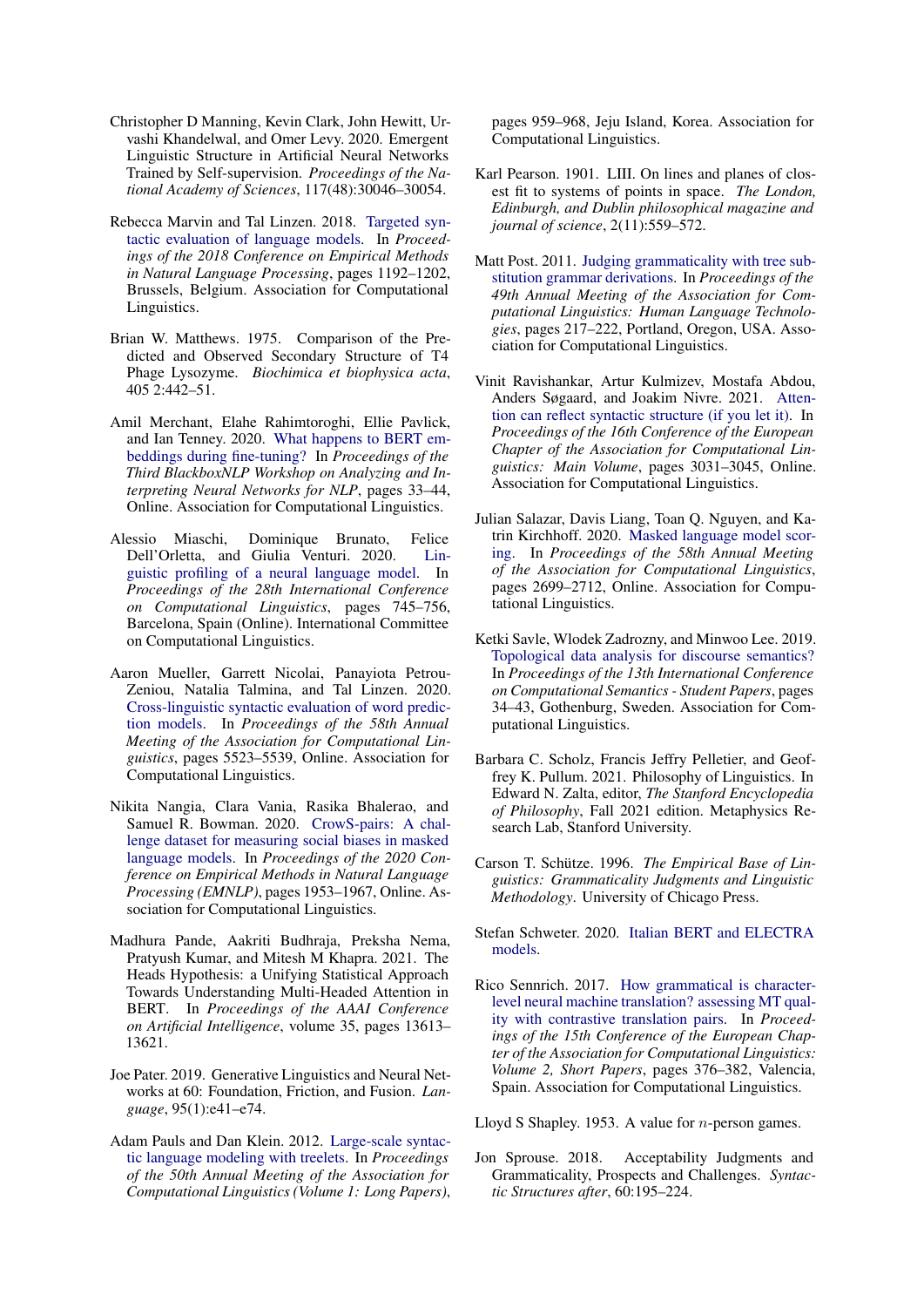- <span id="page-11-14"></span>Mukund Sundararajan and Amir Najmi. 2020. The Many Shapley Values for Model Explanation. In *International Conference on Machine Learning*, pages 9269–9278. PMLR.
- <span id="page-11-12"></span>Daniela Trotta, Raffaele Guarasci, Elisa Leonardelli, and Sara Tonelli. 2021. [Monolingual and Cross-](http://arxiv.org/abs/2109.12053)[Lingual Acceptability Judgments with the Italian](http://arxiv.org/abs/2109.12053) [CoLA corpus.](http://arxiv.org/abs/2109.12053) *CoRR*, abs/2109.12053.
- <span id="page-11-0"></span>Ashish Vaswani, Noam Shazeer, Niki Parmar, Jakob Uszkoreit, Llion Jones, Aidan N Gomez, Łukasz Kaiser, and Illia Polosukhin. 2017. Attention is all you Need. *Advances in Neural Information Processing Dystems*, 30.
- <span id="page-11-5"></span>Elena Voita, David Talbot, Fedor Moiseev, Rico Sennrich, and Ivan Titov. 2019. [Analyzing multi-head](https://doi.org/10.18653/v1/P19-1580) [self-attention: Specialized heads do the heavy lift](https://doi.org/10.18653/v1/P19-1580)[ing, the rest can be pruned.](https://doi.org/10.18653/v1/P19-1580) In *Proceedings of the 57th Annual Meeting of the Association for Computational Linguistics*, pages 5797–5808, Florence, Italy. Association for Computational Linguistics.
- <span id="page-11-13"></span>Elena Volodina, Yousuf Ali Mohammed, and Julia Klezl. 2021. [DaLAJ – a dataset for linguistic ac](https://aclanthology.org/2021.nlp4call-1.3)[ceptability judgments for Swedish.](https://aclanthology.org/2021.nlp4call-1.3) In *Proceedings of the 10th Workshop on NLP for Computer Assisted Language Learning*, pages 28–37, Online. LiU Electronic Press.
- <span id="page-11-7"></span>Joachim Wagner, Jennifer Foster, and Josef van Genabith. 2009. Judging Grammaticality: Experiments in Sentence Classification. *Calico Journal*, 26(3):474–490.
- <span id="page-11-9"></span>Alex Wang, Amanpreet Singh, Julian Michael, Felix Hill, Omer Levy, and Samuel Bowman. 2018. [GLUE: A multi-task benchmark and analysis plat](https://doi.org/10.18653/v1/W18-5446)[form for natural language understanding.](https://doi.org/10.18653/v1/W18-5446) In *Proceedings of the 2018 EMNLP Workshop BlackboxNLP: Analyzing and Interpreting Neural Networks for NLP*, pages 353–355, Brussels, Belgium. Association for Computational Linguistics.
- <span id="page-11-10"></span>Alex Warstadt and Samuel R Bowman. 2019. Linguistic Analysis of Pre-trained Sentence Encoders with Acceptability Judgments. *arXiv preprint arXiv:1901.03438*.
- <span id="page-11-15"></span>Alex Warstadt, Alicia Parrish, Haokun Liu, Anhad Mohananey, Wei Peng, Sheng-Fu Wang, and Samuel R. Bowman. 2020a. [BLiMP: The benchmark of lin](https://doi.org/10.1162/tacl_a_00321)[guistic minimal pairs for English.](https://doi.org/10.1162/tacl_a_00321) *Transactions of the Association for Computational Linguistics*, 8:377–392.
- <span id="page-11-3"></span>Alex Warstadt, Amanpreet Singh, and Samuel R. Bowman. 2019. [Neural network acceptability judgments.](https://doi.org/10.1162/tacl_a_00290) *Transactions of the Association for Computational Linguistics*, 7:625–641.
- <span id="page-11-1"></span>Alex Warstadt, Yian Zhang, Xiaocheng Li, Haokun Liu, and Samuel R. Bowman. 2020b. [Learning](https://doi.org/10.18653/v1/2020.emnlp-main.16) [which features matter: RoBERTa acquires a prefer](https://doi.org/10.18653/v1/2020.emnlp-main.16)[ence for linguistic generalizations \(eventually\).](https://doi.org/10.18653/v1/2020.emnlp-main.16) In

*Proceedings of the 2020 Conference on Empirical Methods in Natural Language Processing (EMNLP)*, pages 217–235, Online. Association for Computational Linguistics.

- <span id="page-11-11"></span>Matthew Werenski, Ruijie Jiang, Abiy Tasissa, Shuchin Aeron, and James M Murphy. 2022. Measure Estimation in the Barycentric Coding Model. *arXiv preprint arXiv:2201.12195*.
- <span id="page-11-16"></span>Thomas Wolf, Lysandre Debut, Victor Sanh, Julien Chaumond, Clement Delangue, Anthony Moi, Pierric Cistac, Tim Rault, Remi Louf, Morgan Funtowicz, Joe Davison, Sam Shleifer, Patrick von Platen, Clara Ma, Yacine Jernite, Julien Plu, Canwen Xu, Teven Le Scao, Sylvain Gugger, Mariama Drame, Quentin Lhoest, and Alexander Rush. 2020. [Trans](https://doi.org/10.18653/v1/2020.emnlp-demos.6)[formers: State-of-the-art natural language process](https://doi.org/10.18653/v1/2020.emnlp-demos.6)[ing.](https://doi.org/10.18653/v1/2020.emnlp-demos.6) In *Proceedings of the 2020 Conference on Empirical Methods in Natural Language Processing: System Demonstrations*, pages 38–45, Online. Association for Computational Linguistics.
- <span id="page-11-4"></span>Zhiyong Wu, Yun Chen, Ben Kao, and Qun Liu. 2020. [Perturbed masking: Parameter-free probing for ana](https://doi.org/10.18653/v1/2020.acl-main.383)[lyzing and interpreting BERT.](https://doi.org/10.18653/v1/2020.acl-main.383) In *Proceedings of the 58th Annual Meeting of the Association for Computational Linguistics*, pages 4166–4176, Online. Association for Computational Linguistics.
- <span id="page-11-8"></span>Fan Yin, Quanyu Long, Tao Meng, and Kai-Wei Chang. 2020. [On the robustness of language encoders](https://doi.org/10.18653/v1/2020.acl-main.310) [against grammatical errors.](https://doi.org/10.18653/v1/2020.acl-main.310) In *Proceedings of the 58th Annual Meeting of the Association for Computational Linguistics*, pages 3386–3403, Online. Association for Computational Linguistics.
- <span id="page-11-2"></span>Yian Zhang, Alex Warstadt, Xiaocheng Li, and Samuel R. Bowman. 2021. [When do you need bil](https://doi.org/10.18653/v1/2021.acl-long.90)[lions of words of pretraining data?](https://doi.org/10.18653/v1/2021.acl-long.90) In *Proceedings of the 59th Annual Meeting of the Association for Computational Linguistics and the 11th International Joint Conference on Natural Language Processing (Volume 1: Long Papers)*, pages 1112–1125, Online. Association for Computational Linguistics.
- <span id="page-11-6"></span>Junru Zhou and Hai Zhao. 2019. [Head-Driven Phrase](https://doi.org/10.18653/v1/P19-1230) [Structure Grammar parsing on Penn Treebank.](https://doi.org/10.18653/v1/P19-1230) In *Proceedings of the 57th Annual Meeting of the Association for Computational Linguistics*, pages 2396–2408, Florence, Italy. Association for Computational Linguistics.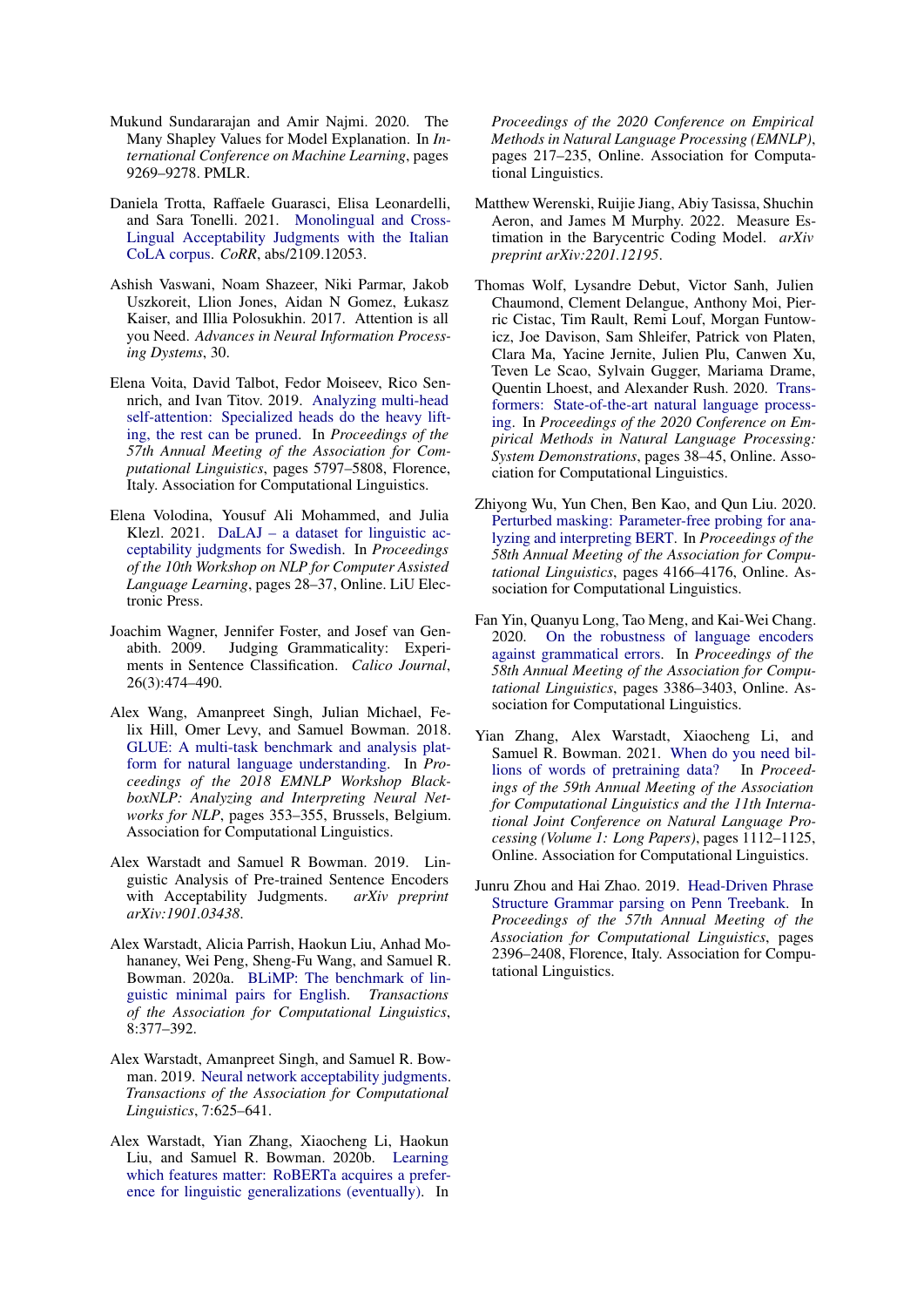## <span id="page-12-0"></span>A Representation Topology Divergence

Suppose we have two weighted full graphs  $G_a, G_b$  with one-to-one vertex correspondence. Define their vertices as  $\{a_1, a_2, \ldots, a_n\}$  and  ${b_1, b_2, \ldots, b_n}$  respectively so that  $a_i$  corresponds to  $b_i$  for each i. RTD( $G_a$ ,  $G_b$ ) is calculated as follows:

1. Build a full weighted graph  $G_{ab}$  with the vertices set  $V = \{v_1, v_2, \dots v_n, u_1, u_2, \dots, u_n\}$ and the edge weights computed as

$$
\begin{cases}\nw(v_i, v_j) = 0 \\
w(v_i, u_i) = 0 \\
w(u_i, u_j) = w_b(b_i, b_j) \\
w(v_i, u_j) = \max(w_a(a_i, a_j), w_b(b_i, b_j))\n\end{cases}
$$

where  $w_a$  and  $w_b$  are the edge weights in the corresponding graphs.

- 2. Compute the barcode [\(Barannikov,](#page-8-9) [2021\)](#page-8-9) of the  $H_1$  homology group of the graph  $G_{ab}$  flag complex. It should be emphasized that the  $H_0$  homology group barcode for this graph is empty since the minimum spanning tree of  $G_{ab}$  has the total weight of 0. Instead of  $H_1$ , the higher-order homology groups (e.g.,  $H_2$ ,  $H_3$ ) can be considered. However, the preliminary experiments have shown that they are less helpful for LA tasks.
- 3. RTD( $G_a$ ,  $G_b$ ) is calculated as the sum of bar lengths in the barcode from the previous step.

It should be noted that this procedure is asymmetric on  $G_a$  and  $G_b$ , and for non-equal graphs holds  $RTD(G_a, G_b) \neq RTD(G_b, G_a)$ . To compute barcodes, we use the Ripser toolkit, which cannot work with asymmetric graphs. Hence, we represent the asymmetric attention maps as the distance matrices to obtain the symmetric graphs  $G_a$  and  $G_b$  as described in [§3.2.](#page-2-1) We consider only the forward-looking part of attention, i.e., how each token affects the rest of the sentence.

The majority of the BLIMP minimal pairs are of equal length in the BERT/RoBERTa tokens. Otherwise, we truncate the longest sentence to achieve an equal length since the one-to-one correspondence between tokens is crucial for RTD. We assume that the truncation may remove tokens that help to discriminate between the acceptable and unacceptable sentences. We leave improvement of the pre-processing stage for future work.

## <span id="page-12-3"></span>B Fine-tuning Details

Fine-tuning and evaluation of the BERTbased/XLM-R acceptability classifiers follow the standard procedure under the HuggingFace library [\(Wolf et al.,](#page-11-16) [2020\)](#page-11-16). Each model is fine-tuned for 4 epochs with the learning rate of  $1e^{-2}/1e^{-3}$ , batch size of 32, and the other default hyperparameters.

### <span id="page-12-2"></span>C Acceptability Classification

<span id="page-12-1"></span>

|                 |                          | CoLA ItaCoLA | DaLAj               |
|-----------------|--------------------------|--------------|---------------------|
| Language        | English                  | Italian      | Swedish             |
| # Train sent.   | 8.551                    | 7,801        | 6,870               |
| # Dev sent.     | 1.043                    | 946          | 892                 |
| # Test sent.    | 1.063                    | 975          | 952                 |
| <b>Type</b>     | Expert                   | Expert       | L <sub>2</sub>      |
| # Sources       | 23                       | 12           | SweLL               |
| Phenomena       | Morph, Syntax, Semantics |              | Syntax Lexis, Morph |
| $\mathcal{G}_0$ | 70.5                     | 84.5         | 50.0                |

Table 4: Statistics of acceptability classification benchmarks. Type=Type of data source. %=Percentage of acceptable sentences. Morph=Morphology.

#### <span id="page-12-5"></span>C.1 Results by Linguistic Features

<span id="page-12-4"></span>

Figure 1: Performance (MCC) of the *fine-tuned* XLM-R by major linguistic feature. Average MCC scores are represented with dashed lines. The number of sentences including the feature is placed in square brackets.

## <span id="page-12-6"></span>C.2 Analysis of the Feature Space

We analyze the contribution of the topological features to acceptability classification in the context of linguistic phenomena. We interpret the principal components computed on the *fine-tuned* En-BERT + *TDA* features and identify their importance w.r.t. each head/layer with Shapley values.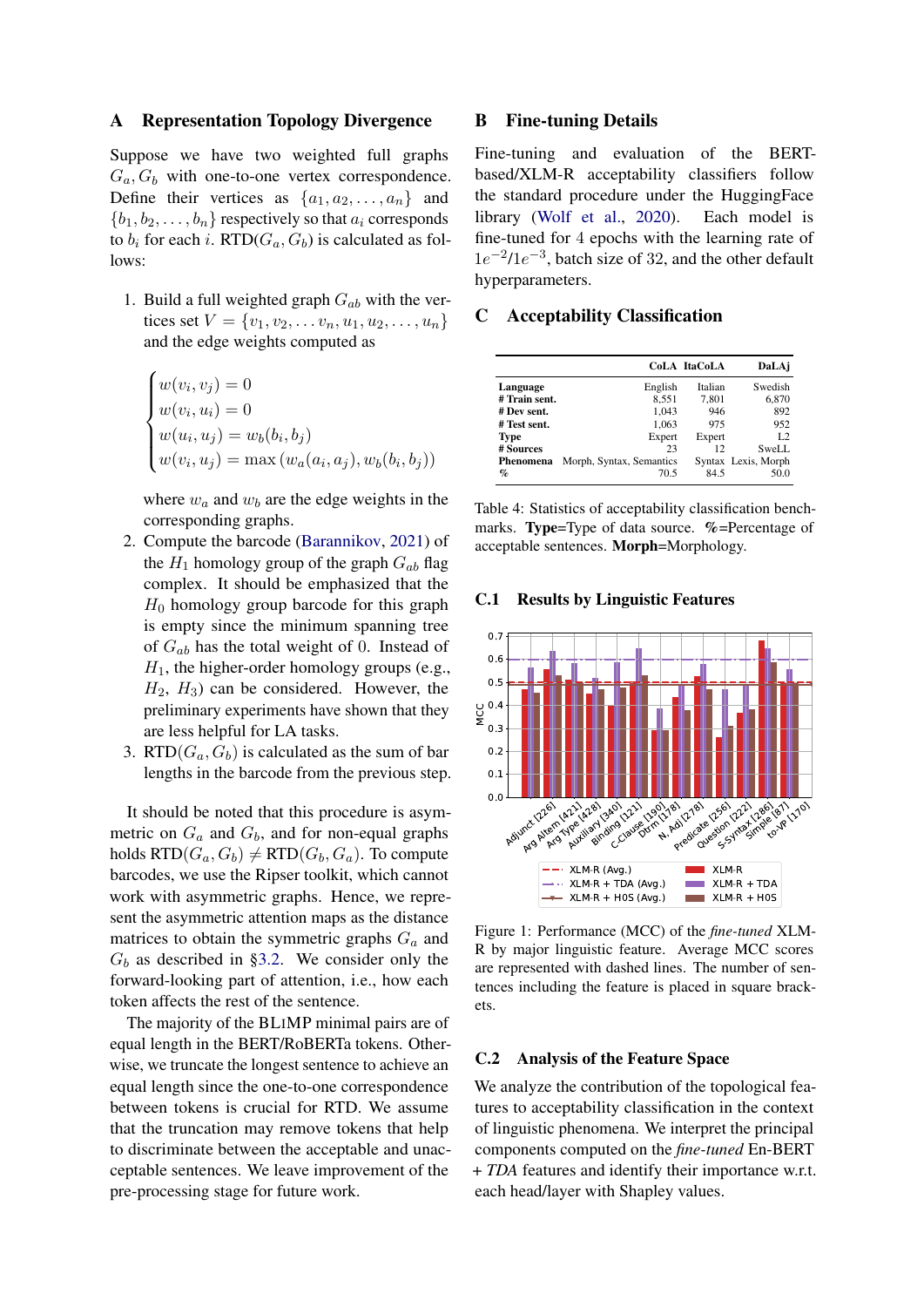<span id="page-13-0"></span>

| Model                                                                    | IDD<br>Acc. MCC                      | <b>OODD</b><br>Acc. MCC                |
|--------------------------------------------------------------------------|--------------------------------------|----------------------------------------|
| $En-BERT + TDA$                                                          | 88.6 0.725                           | 82.1 0.565                             |
| $En-BERT + TDA + PCA$<br>$En-BERT + TDA + PC1$<br>$En-BERT + TDA + PC^2$ | 84.8 0.632<br>84.1 0.609<br>843 0615 | 81.8 0.558<br>79.1 0.482<br>81 2 0 541 |

Table 5: Acceptability classification results with PCA on COLA. IDD="in domain dev" set. OODD="out of domain dev" set. Components Set  $\frac{1}{1}$ : {1}, Components Set<sup>2</sup>: {1,7,9,24,12,0}.

Method The pipeline assembles the feature standardization, PCA and training a logistic regression classifier. We conduct a grid search over two pipeline's parameters (i) the number of components  $N_{comp} \in [10, 20, \ldots, 100]$  (the found optimum:  $N_{comp} = 100$ ) and (ii) regularization parameter of logistic regression  $L_1 \in [0.01, 0.02, \ldots, 0.1]$  (the found optimum:  $L_1 = 0.1$ ). The parameter search is run across 3 stratified folds, where the COLA train set is randomly split into train/development sets. The classifier performance is evaluated on the grammatically annotated COLA development set. We also explore masking principal components, i.e., training the classifier using only the most important components while zeroing the weights of the others.

Table [5](#page-13-0) shows results for the full pipeline (En-BERT + *TDA* + PCA) and masked pipelines (En-BERT +  $TDA$  +  $PC<sup>1</sup>/PC<sup>2</sup>$ ). Since the performance is comparable with the En-BERT + *TDA* classifier in [§4,](#page-3-0) we rely on the PCA decomposition for the feature analysis and interpretation.

Results The following six principal components (PCs) contribute most to acceptability classification according to the mean absolute Shapley values  $\phi$ (see Figure [2\)](#page-13-1). Figure [3](#page-14-2) shows the Shapley values for these PCs by the major linguistic feature.

**PC1** ( $\phi$ =3.179) has the most impact on the classifiers' performance. PC1 primarily contains simple topological features (the average vertex degree, the number of edges, and the number of connected components) from the heads at the last layer, which is affected most by the fine-tuning.

**PC7** ( $\phi$ =0.601) includes same heads as **PC1**, but its features utilize the number of cycles in the attention graph.

**PC9** ( $\phi$ =0.442) groups all attention patterns except for attention to commas for heads at the lower and middle layers. The component attributes to all phenomena except for comparative constructions

<span id="page-13-1"></span>

Figure 2: Importance of the PCs for judging sentence acceptability. Shapley values  $\phi$  reflect the PCs' impact on the classifier output.

### (*Determiner*) and pseudo-auxiliaries (*Auxiliary*).

**PC24** ( $\phi$ =0.296) is responsible for topological features at the first and last layers.

**PC12** ( $\phi$ =0.278) contains the attention to the [CLS]-token/next token patterns. The PC is important for classifying sentences including the following features: negative polarity and free choice items (*Determiner*), obliques, expletives, prepositional phrases and arguments (*Argument Type*), complement clauses without complementizers (*Complement Clause*), and embedded infinitival verb phrases (*to-VP*).

**PC0** ( $\phi$ =0.274) represents features equal to the number of nodes in the graph, that is, the sentence length in tokens. The PC influences the classifier prediction w.r.t. most of the phenomena, except for *Determiner*, *Complement Clause*, and *Argument Types*.

The following four PCs are less important for acceptability classification ( $\phi_j < 0.25$ ) in general but may contribute to some linguistic phenomena. **PC16** ( $\phi$ =0.243) comprises topological and distance to pattern features of different heads at the middle layers. The PC contributes to negative polarity and free choice items, non-finite complementizer phrases, and comparative constructions.

**PC20** ( $\phi$ =0.216) reflects attention-to-comma for various heads at the lower layers. However, this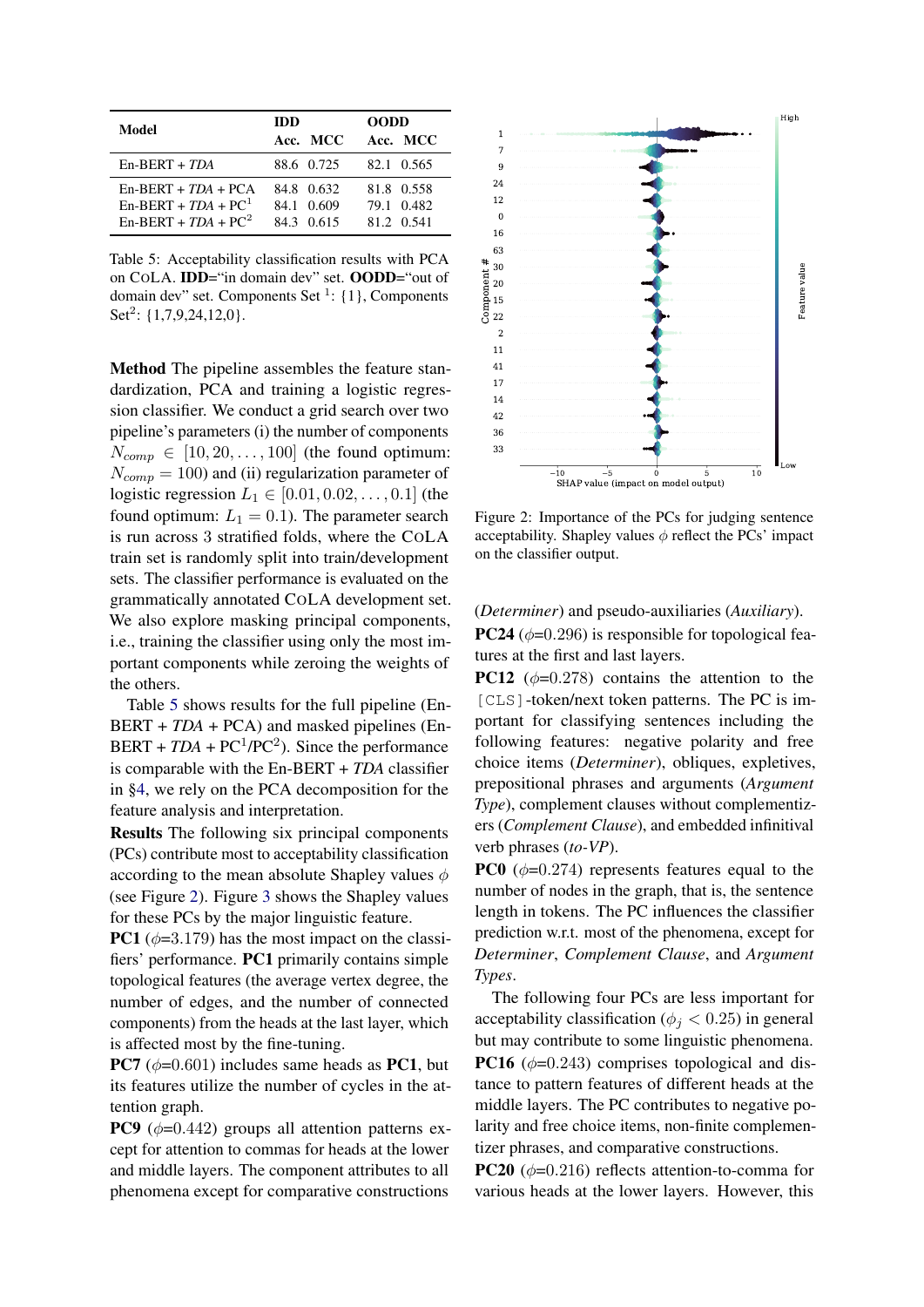<span id="page-14-2"></span>

Figure 3: Concatenated mean absolute Shapley values for the important PCs by major linguistic feature.

feature helps to classify sentences that fall under the *S-Syntax* and *Question* categories.

**PC15** ( $\phi$ =0.216) includes the attention to the first token pattern for the middle-to-higher layer heads (generally 4-to-10). It works for *Passive* and *By-Phrases*.

**PC2** ( $\phi$ =0.203) reflects the number of graph edges for heads at the first layer, which captures strong pair-wise information about tokens. This head is important for sentences with default syntax (*Simple*).

**PC3** and **PC6** ( $\phi$  < 0.05) represent attention to the dot pattern. The PCs are not important for any of the linguistic phenomena and have large eigenvalues.

# D Attention Head Selection

## <span id="page-14-0"></span>D.1 Head Selection Procedure

We use publicly available scripts<sup>[3](#page-14-3)</sup> to generate up to 100 minimal pairs per each of 67 types, ensuring no overlap with the BLIMP pairs. We select the best-performing individual heads and head ensembles by estimating their scoring performance on the generated data and further evaluate them on BLIMP.

Algorithms [1-](#page-14-4)[2](#page-14-5) describe the Top Head and Phenomenon Head selection procedures using a brute force search, while Algorithm [3](#page-14-6) presents the process of selecting the Head Ensembles via beam search.

## <span id="page-14-1"></span>D.2 Effect of Auxiliary Data

We analyze the effect of the amount of auxiliary data on the RTD scoring performance. We explore

### <span id="page-14-4"></span>Algorithm 1 Top Head Selection

- **Input:** Set  $Q_1$ : contains all possible pairs  $(h, r)$ , where  $h$  attention head and  $r \in \{1, 2\}$  – scoring rule **Require:**  $acc(.)$ : accuracy evaluation function of the head with the selected rule on pairs for all phenomenas
- **Output:** Pair  $(H_B, R_B)$
- procedure SELECTING TOP  $\text{HEAD}(Q_1)$ 2:  $BestAcc \leftarrow 0$

 $(H_B, R_B) \leftarrow (-1, -1)$ 

- 4: for  $(h, r) \in Q_1$  do
- if  $acc((h, r)) > BestAcc$  then<br>6:  $BestAcc \leftarrow acc_C((h, r))$
- $(H_B, R_B) \leftarrow (h, r)$
- 8: end if

```
end for
10: return: (H_B, R_B)
```

```
end procedure
```
#### <span id="page-14-5"></span>Algorithm 2 Phenomenon Head Selection

Input: Set  $Q_1$ : contains all possible pairs  $(h, r)$ , where  $h$  – attention head and  $r \in \{1, 2\}$  – scoring rule<br>**Require:** *C* : linguistic category

**Require:**  $acc_C(.)$  : accuracy evaluation function of the head with the selected scoring rule on the  $C$  pairs

Output: Pair  $(H_C, R_C)$ procedure SELECTING PHENOMENON  $\text{HeAD}(Q_1)$ 2:  $BestAcc \leftarrow 0$  $(H_C, R_C) \leftarrow (-1, -1)$ 4: for  $(h, r) \in Q_1$  do if  $acc_C((h, r)) > BestAcc$  then<br>6:  $BestAcc \leftarrow acc_C((h, r))$  $(H_C, R_C) \leftarrow (h, r)$ 8: end if end for 10: return:  $(H_C, R_C)$ end procedure

#### <span id="page-14-6"></span>Algorithm 3 Head Ensemble Selection

| <b>Input:</b> Set $Q_1$ : contains all possible pairs $(h, r)$ , where $h$ – attention head<br>and $r \in \{1, 2\}$ – scoring rule |  |
|------------------------------------------------------------------------------------------------------------------------------------|--|
| <b>Require:</b> $acc(.)$ : accuracy evaluation function of the ensembles with se-                                                  |  |
| lected scoring rules using majority voting                                                                                         |  |
| <b>Output:</b> Ensemble $B$ : set of pairs $(H, R)$                                                                                |  |
| <b>procedure</b> SELECTING HEAD ENSEMBLE( $Q_1$ )                                                                                  |  |
| 2:<br>$Q \leftarrow \{\{(h,r)\}\mid (h,r) \in Q_1\}$                                                                               |  |
| do                                                                                                                                 |  |
| 4:<br>$Q' \leftarrow \emptyset$                                                                                                    |  |
| for $q \in Q$ do                                                                                                                   |  |
| 6:<br>for $(h_1, r_1) \neq (h_2, r_2) \in Q_1 \setminus q$ do                                                                      |  |
| $q' \leftarrow q \cup \{(h_1, r_1), (h_2, r_2)\}\$                                                                                 |  |
| 8:<br>if $acc(q') > acc(q)$ then                                                                                                   |  |
| $Q' \leftarrow Q' \cup \{q'\}$                                                                                                     |  |

```
10: end if
```
end for

```
12: end for<br>if |Q| \ge\geq 40 then
```
14:  $Q \leftarrow \text{top-40 pairs } q$ , scored by  $acc(.)$ ,  $q \in Q'$ else

```
16: if |Q'| > 0 then
             -Q18: end if
```

```
end if
```

```
20: while Q' \neq \emptysetreturn: Ensemble from Q
```
22: end procedure

 $N \in [1, 5, 10, \ldots, 100]$  sentence pairs per language phenomenon used for selecting Head Ensembles as described in Appendix [D.1.](#page-14-0) The experiments are run ten times, where each run includes generation of auxiliary minimal pairs, head selection procedure, and evaluation on BLIMP for each and all language phenomena.

Results Figure [4](#page-15-1) depicts the average accuracy for

<span id="page-14-3"></span><sup>3</sup>[github/alexwarstadt/data\\_generation](https://github.com/alexwarstadt/data_generation)